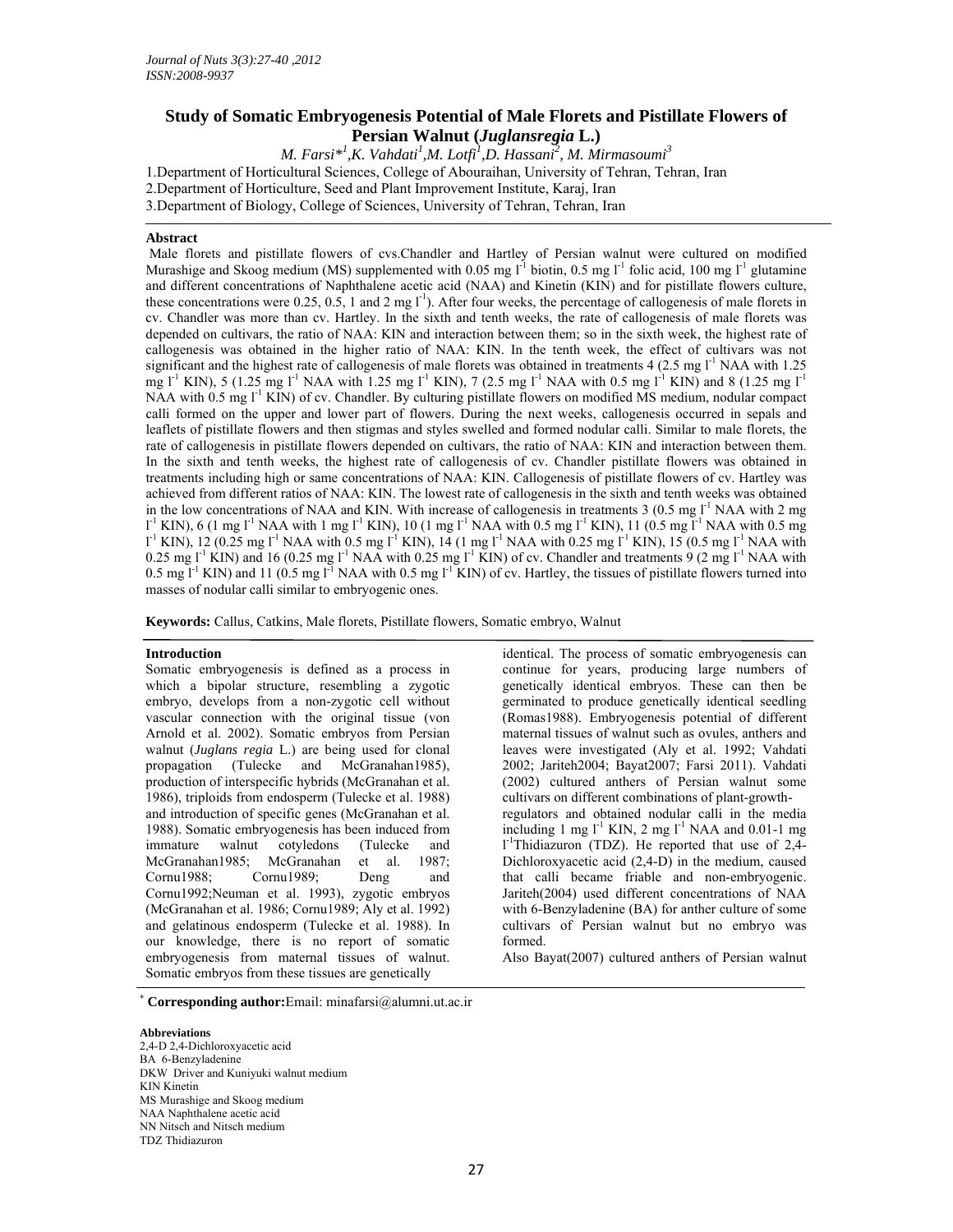cvs. Chandler and Hartley and genotype Z60 on MS medium(Murashige and Skoog 1962) including different concentrations of 2,4-D and TDZ and stated that the volume of calli was effected by TDZ concentration and the most of calli became friable. In addition, cultivar influenced the texture of callus; so calli derived from anthers in cv. Chandler became more nodular than other cultivars.

For inducing somatic embryogenesis from leaf explants of Persian walnut, different concentrations of plant-growth-regulators (NAA with BA (Vahdati 2002; Farsi et al. 2012); 2,4-D with KIN (Jariteh2004); 2,4-D with TDZ; NAA with TDZ and NAA with KIN (Bayat2007; Frasi2011)) were used; the calli became nodular and similar to embryogenic ones just in treatments had the combination of NAA and KIN. Therefore, in this study, we investigated the effect of different concentrations of KIN and NAA on the embryogenic potentials of other explants such as male florets and pistillate flowers of *J. regia* L. cvs. Chandler and Hartley.

### **Materials and methods**

Explants source and preparation

Immature walnut catkins with 1.5-2 cm length were collected in late March from walnut cvs. Hartley and Chandler from the walnut experimental orchard of Kamal shahr station of Seed and Plant Improvement Institute, Karaj, Iran. At this stage of catkin development, the male florets have not been opened and the anthers were yellow-greenish. Also pistillate flowers of these cultivars were collected 1-2 days before the opening of the stigmas in late April. Catkins and pistillate flowers were placed in plastic bags and brought back to the lab on the ice pieces. Catkins and pistillate flowers were rinsed with sterile distilled water 4-5 times each for 5 minutes. Then they were disinfected by immersing in 70% ethanol for 60 seconds, followed by  $10\%$  (v/v) bleach  $(0.6\%$ sodium hypochlorite) containing 1 drop Tween-20 to ensure wetting for 15 minutes, and they rinsed thoroughly for 4 washes of sterile distilled water. Male florets from the middle part of each catkin were dissected on a moistened filter paper and then transferred to sterile petri dishes containing moistened filter papers. After sterilization, the pistillate flowers were transferred to petri dishes with moistened filter paper.

### Composition of the media

Male florets and pistillate flowers of these cultivars were cultured on modified MS medium including 0.05 mg  $1^{-1}$  biotin, 0.5 mg  $1^{-1}$  folic acid, 100 mg  $1^{-1}$ glutamine and 3% sucrose supplemented with different concentrations of NAA and KIN. For male florets culture, the concentrations of NAA and KIN were 0.5, 1.25 and 2.5 mg  $I^1$ (Table 1). Also these concentrations for pistillate flowers culture were 0.25, 0.5, 1 and 2 mg  $I^{-1}$ (Table 2). Semisolid media were gelled with 2 g  $I^1$ Gelrite. The pH was adjusted to 5.6 before sterilization by autoclaving at 121°C for 20 min. For male florets culture, each petri dish was containing 5 male florets and for pistillate flowers culture, each one including 2 pistillate flowers. 4

replicates were used for each treatment. Explants were subcultured every three weeks and exposed with plant-growth-regulators for 5-6 months.

Culture conditions

Petri dishes were maintained in a growth chamber under a 16-h photoperiod provided by the cool white fluorescent lamps (approximately 30  $\mu$ mol m<sup>-2</sup>s<sup>-1</sup>) at 25±2 ºC.

Statistical analysis

The main goal of culturing male florets and pistillate flowers was obtaining somatic embryos, but at the first repeat of these experiments, no embryo was formed. In the second repeat, other factors such as percentage of callogenesis of male florets in the first month, rate of callogenesis of male florets and pistillate flowers in the sixth and tenth weeks, quality of calli and formation or non-formation of somatic embryo were recorded. Data were recorded by callus scoring (1: weak, 2: medium, 3: good, 4: very good and 5: excellent).

In male florets culture, differences in two cultivars in combination with nine hormonal treatments and in pistillate flowers culture effect in two cultivars in combination with 16 hormonal treatments were investigated in a factorial experiment.

Analysis of variance was carried out and means of the studied variables were compared using Duncan's multiple range test (DMRT) (Duncan 1955).

## **Results**

Male florets culture

During the first week, most of the male florets opened (Fig 1a) and a small portion of them turned black and died soon after culturing on the media. In the second week, the bracts, sepals and receptacles of male florets swelled and in the third and fourth weeks the green compact calli formed (Fig 1b).

The percentage of callogenesis of male florets was investigated in the fourth week. All effects including the effects of cultivars, the effects of hormonal treatments and the interaction effects were significant at 1% level (Table 3). The percentage of callogenesis of cv. Chandler was higher than cv. Hartley. The highest percentage of callogenesis was observed in hormonal treatments 1 (2.5 mg  $l^{-1}$  NAA with 2.5 mg  $l^{-1}$ 1 KIN), 2 (1.25 mg  $l^{-1}$  NAA with 2.5 mg  $l^{-1}$  KIN) and  $3$  (0.5 mg  $1^1$  NAA with 2.5 mg  $1^1$  KIN) of cv. Chandler and in hormonal treatments  $1$  (2.5 mg  $1^{-1}$ ) NAA with 2.5 mg  $l^{-1}$  KIN) to 9 (0.5 mg  $l^{-1}$  NAA with  $0.5$  mg  $l^{-1}$  KIN) of cv. Hartley (Fig 2).

In the sixth week, callogenesis was mostly observed on the receptacle, bracts and sepals of male florets (Fig1c). Anthers turned greenish-cream, brown or black. Also in the sixth week, effect of cultivars at 5% level and effect of hormonal treatments and the interaction effect between cultivars and hormonal treatments at 1% level on the rate of callogenesis of male florets were significant (Table 3). The rate of callogenesis of cv. Hartley was higher than cv. Chandler. The highest and lowest rate of callogenesis were obtained, respectively, in hormonal treatment 7  $(2.5 \text{ mg } l^{-1}$  NAA with 0.5 mg  $l^{-1}$  KIN) and 2 (1.25 mg  $l<sup>-1</sup>$  NAA with 2.5 mg  $l<sup>-1</sup>$  KIN) of cv. Chandler.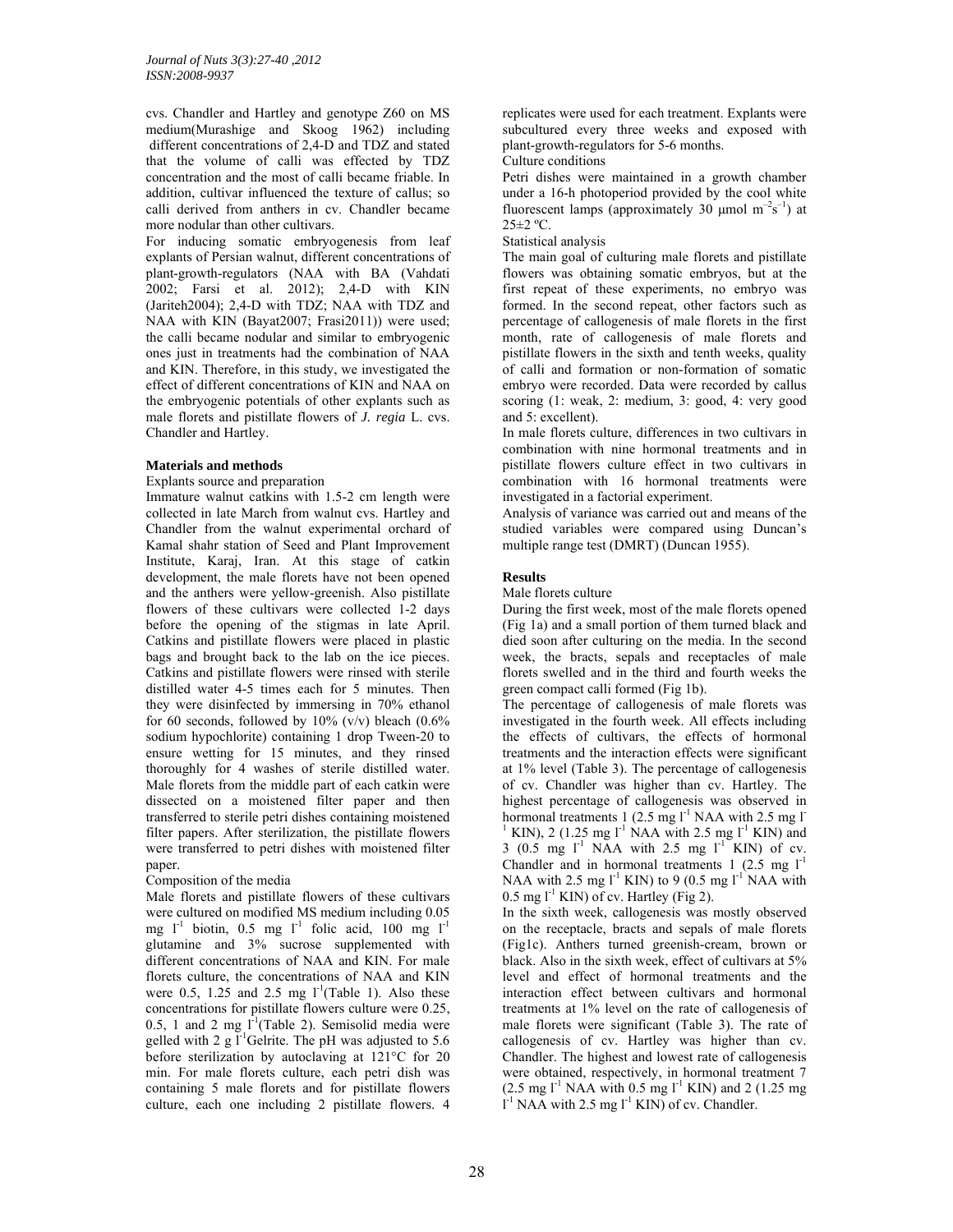In the tenth week, the most of old calli turned brown or black especially in hormonal treatment 1 (2.5 mg  $l^{-1}$ ) NAA with  $2.5$  mg  $l^{-1}$  KIN) of cv. Chandler and all hormonal treatments of cv. Hartley (Fig 1d). The new semi-compact calli emerged from male florets lobes (Fig 1e). The most types of calli were semi-compact with irregular small or big nodes and greenish-brown color (Fig 1f) (Table 4).

In the tenth week, effect of hormonal treatments and the interaction effect between cultivars and hormonal treatments on the rate of callogenesis of male florets were significant at 1% level but effect of cultivars was not significant (Table 3). The highest rate of callogenesis was achieved in hormonal treatments 4  $(2.5 \text{ mg l}^{-1} \text{ NAA with } 1.25 \text{ mg l}^{-1} \text{ KIN})$ , 5 (1.25 mg l<sup>-1</sup>) NAA with 1.25 mg  $1^1$  KIN), 7 (2.5 mg  $1^1$  NAA with 0.5 mg  $1^{-1}$  KIN) and 8 (1.25 mg  $1^{-1}$  NAA with 0.5 mg I

1 KIN) of cv. Chandler and the lowest one was obtained in hormonal treatment 2 (1.25 mg  $l^{-1}$  NAA with 2.5 mg  $l^{-1}$  KIN) and 6 (0.5 mg  $l^{-1}$  NAA with 1.25 mg  $l<sup>-1</sup>$  KIN) of this cultivar.

In the fourth month, the volume of old calli increased and the cotton-like tissues were formed on their surface (Fig 1g). Compact or semi-compact nodular calli grew on the surface of male florets which had become black (Fig 1h). The most types of new calli were semi-compact with light green color (Table 4). Also some of them had cotton-like tissues and small nodes (Table 4). At the end of the sixth month, no embryo was formed from these calli.

Pistillate flowers culture

During the first week, the pistillate flowers swelled and their volume increased; also sepals and leaflets surrounding the stigmas swelled and separated apart (Fig 5a).

In the second week, most of the pistillate flowers except treatments 12 (0.25 mg  $I<sup>-1</sup>$  NAA with 0.5 mg  $I<sup>-1</sup>$ KIN), 15 (0. 5 mg  $1^{-1}$  NAA with 0.25 mg  $1^{-1}$  KIN) and 16 (0.25 mg  $1^1$  NAA with 0.25 mg 1-1 KIN) of cv. Chandler were elongated and bulky (Fig 5b). The length of stigmas and styles, especially in the pistillate flowers of cv. Hartley increased (Fig 5c). With the volume increase of pistillate flowers, longitudinal slot occurred on the surface of involucre and sepal bases (Fig 5d).

At the end of third week, callogenesis occurred in hormonal treatments 1 (2 mg  $1^{-1}$  NAA with 2 mg  $1^{-1}$ KIN), 2 (1 mg  $l^{-1}$  NAA with 2 mg  $l^{-1}$  KIN), 3 (0.5 mg  $l<sup>-1</sup>$  NAA with 2 mg l<sup>-1</sup> KIN), 4 (0.25 mg l<sup>-1</sup> NAA with 2 mg  $1^{-1}$  KIN), 6 (1 mg  $1^{-1}$  NAA with 1 mg  $1^{-1}$  KIN), 9  $(2 \text{ mg } l^1 \text{ NAA with } 0.5 \text{ mg } l^1 \text{ KIN})$ , 10  $(1 \text{ mg } l^1$ NAA with 0.5 mg  $1^{-1}$  KIN), 11 (0.5 mg  $1^{-1}$  NAA with 0.5 mg  $l^{-1}$  KIN), 12 (0.25 mg  $l^{-1}$  NAA with 0.5 mg  $l^{-1}$ KIN) of cv. Chandler and in hormonal treatments 1 (2 mg  $1^{-1}$  NAA with 2 mg  $1^{-1}$  KIN), 2 (1 mg  $1^{-1}$  NAA with 2 mg  $1^{-1}$  KIN), 4 (0.25 mg  $1^{-1}$  NAA with 2 mg  $1^{-1}$  KIN), 7 (0.5 mg  $l^{-1}$  NAA with 1 mg  $l^{-1}$  KIN) and 9 (2 mg  $l^{-1}$ NAA with  $0.5$  mg  $l^{-1}$  KIN) of cv. Hartley and the nodular calli formed at the bottom of pistillate flowers (Fig 5e). Sepals and leaflets that had been swelled turned to callus-like tissues (Fig 5f).

In the fourth and fifth weeks, nodular and compact calli were formed on different parts of the involucre

and sepal bases (Fig 5g). Some of these calli were similar to warts (Fig 5h) and had significant growth in hormonal treatments 3 (0.5 mg  $l^{-1}$  NAA with 2 mg  $l^{-1}$ KIN), 4 (0.25 mg l<sup>-1</sup> NAA with 2 mg l<sup>-1</sup> KIN), 6 (1 mg  $1^1$  NAA with 1 mg  $1^1$  KIN), 7 (0.5 mg  $1^1$  NAA with 1 mg  $l^{-1}$  KIN), 8 (0.25 mg  $l^{-1}$  NAA with 1 mg  $l^{-1}$  KIN), 14 (1 mg  $l^{-1}$  NAA with 0.25 mg  $l^{-1}$  KIN) and 15 (0.5) mg  $l^{-1}$  NAA with 0.25 mg  $l^{-1}$  KIN) of cv. Chandler and in hormonal treatments 1 (2 mg  $1^{-1}$  NAA with 2 mg  $1^{-1}$ KIN) and 5 (2 mg  $l^{-1}$  NAA with 1 mg  $l^{-1}$  KIN) of cv. Hartley.

The nodular calli in hormonal treatments 9 (2 mg  $I<sup>-1</sup>$ NAA with 0.5 mg  $1^1$  KIN) to 16 (0.25 mg  $1^1$  NAA with 0.25 mg  $1^1$  KIN) of cv. Chandler, were very similar to embryogenic ones (Fig 5i). Also each part of pistillate flowers was separated and formed nodular and compact calli individually (Fig 5j).

In the sixth week, all effects including effect of cultivars, effect of hormonal treatments and the interaction effect between them on the rate of callogenesis of pistillate flowers were significant at 1% level (Table 5). The highest rate of callogenesis was obtained in hormonal treatments  $1 (2 \text{ mg l}^{-1} \text{ NAA})$ with 2 mg  $l^{-1}$  KIN) and 9 (2 mg  $l^{-1}$  NAA with 0.5 mg  $l^{-1}$  $1$  KIN) of cv. Chandler and hormonal treatments  $1(2)$ mg  $l^{-1}$  NAA with 2 mg  $l^{-1}$  KIN), 2 (1 mg  $l^{-1}$  NAA with 2 mg  $1^{-1}$  KIN), 3 (0.5 mg  $1^{-1}$  NAA with 2 mg  $1^{-1}$  KIN), 5 (2 mg l<sup>-1</sup> NAA with 1 mg l<sup>-1</sup> KIN), 6 (1 mg l<sup>-1</sup> NAA with 1 mg  $l^{-1}$  KIN), 7 (0.5 mg  $l^{-1}$  NAA with 1 mg  $l^{-1}$ KIN), 8 (0.25 mg l<sup>-1</sup> NAA with 1 mg l<sup>-1</sup> KIN), 9 (2 mg  $1^1$  NAA with 0.5 mg  $1^1$  KIN), 10 (1 mg  $1^1$  NAA and 0.5 mg  $l^{-1}$  KIN), 11 (0.5 mg  $l^{-1}$  NAA with 0.5 mg  $l^{-1}$ KIN), 12 (0.25 mg  $l^{-1}$  NAA with 0.5 mg  $l^{-1}$  KIN) of cv. Hartley (Fig 6). The lowest rate of callogenesis was achieved in hormonal treatment 16 (0.25 mg  $1^{-1}$ ) NAA and  $0.25$  mg  $l^{-1}$  KIN) of cv. Chandler (Fig 6).

In the second month, the volume of pistillate flowers increased and the involucre and sepal bases of them became friable and opaque (Fig 5k). With increase of callogenesis, pistillate flowers were converted into callus masses (Fig 5l). Also compact or semi-compact calli were formed on the leaflets, sepals, stigmas and styles of pistillate flowers (Fig 5m). The wart-shaped calli increased on the surface of involucre and sepal bases and became larger than before (Fig 5n). The most types of calli were irregular compact nodes with green or greenish-brown color (Table 6).

In the tenth week, all effects (effects of cultivars, effects of hormonal treatments and the interaction effects between them) on the rate of callogenesis of pistillate flowers were significant at 1% level (Table 5). The highest rate of callogenesis was obtained in hormonal treatments 1 (2 mg  $1^{-1}$  NAA with 2 mg  $1^{-1}$ KIN), 6 (1 mg l<sup>-1</sup>NAA with 1 mg l<sup>-1</sup> KIN) and 9 (2 mg  $1<sup>-1</sup>$  NAA with 0.5 mg  $1<sup>-1</sup>$  KIN) of cv. Chandler and hormonal treatments 1 (2 mg  $1^{-1}$  NAA with 2 mg  $1^{-1}$ KIN), 2 (1 mg  $1^{-1}$  NAA with 2 mg  $1^{-1}$  KIN), 3 (0.5 mg  $1^1$  NAA with 2 mg  $1^1$  KIN), 5 (2 mg  $1^1$  NAA with 1 mg  $l^{-1}$  KIN), 6 (1 mg  $l^{-1}$  NAA with 1 mg  $l^{-1}$  KIN), 10  $(1 \text{ mg } 1^1 \text{ NAA with } 0.5 \text{ mg } 1^1 \text{ KIN}), \, 11 \, (0.5 \text{ mg } 1^1$ NAA with 0.5 mg  $l^{-1}$  KIN), 13 (2 mg  $l^{-1}$  NAA with 0.25 mg  $l^{-1}$  KIN) and 15 (0.5 mg  $l^{-1}$  NAA with 0.25 mg  $1<sup>-1</sup>$  KIN) of cv. Hartley and the lowest one was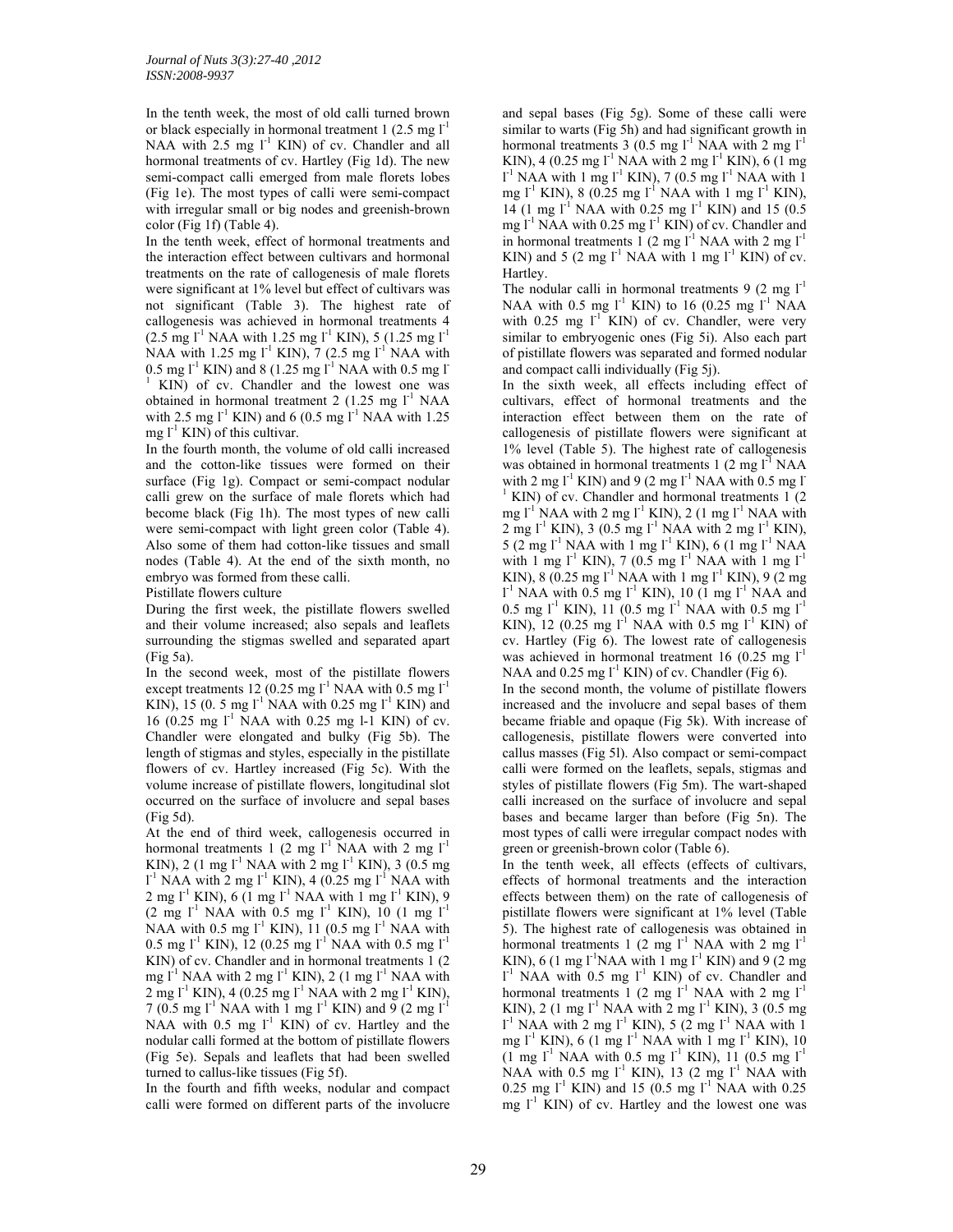achieved in treatment 16 (0.25 mg  $1<sup>-1</sup>$  NAA with 0.25 mg  $l^{-1}$  KIN) of cv. Chandler (Fig 7).

In the third month, the volume of calli increased and the involucre and sepal bases of pistillate flowers became more friable and opaque than before. Also increase the volume of nodular calli made them friable. The new nodular calli formed on the surface of leaflets, sepals, stigmas and styles (Fig 5o).

In the fourth month, the cotton-like structures increased on the surface of old calli of cv. Hartley (Fig 5p) (Table 6). The most types of calli were irregular compact and semi-compact small or big nodes with green or greenish-brown color (Table 6). Also with increase of callogenesis in hormonal

treatments 3 (0.5 mg  $l^{-1}$  NAA with 2 mg  $l^{-1}$  KIN), 6 (1)

mg  $l^{-1}$  NAA with 1 mg  $l^{-1}$  KIN), 9 (2 mg  $l^{-1}$  NAA with  $0.5$  mg l<sup>-1</sup> KIN), 10 (1 mg l<sup>-1</sup> NAA with 0.5 mg l<sup>-1</sup> KIN), 11 (0.5 mg  $l^{-1}$  NAA with 0.5 mg  $l^{-1}$  KIN), 12  $(0.25 \text{ mg } l^{\text{-1}}$  NAA with 0.5 mg  $l^{\text{-1}}$  KIN), 14 (1 mg  $l^{\text{-1}}$ NAA with 0.25 mg  $l^{-1}$  KIN), 15 (0.5 mg  $l^{-1}$  NAA with 0.25 mg  $l^{-1}$  KIN) and 16 (0.25 mg  $l^{-1}$  NAA with 0.25 mg  $l^{-1}$  KIN) of cv. Chandler and hormonal treatments 9 (2 mg l<sup>-1</sup> NAA with 0.5 mg l<sup>-1</sup> KIN) and 11 (0.5 mg  $1<sup>-1</sup>$  NAA with 0.5 mg  $1<sup>-1</sup>$  KIN) of cv. Hartley, the tissues of pistillate flowers turned into the masses of nodular calli which were very similar to embryogenic ones (Fig 5q); but after 6 month no embryo was formed from these calli.

Table 1. Hormonal treatments including different combinations of NAA (Naphthalene acetic acid) with KIN (Kinetin) used for inducing somatic embryogenesis from male florets of Persian walnut cvs. Chandler and Hartley

| NAA $(mg l^{-1})$            |      | KIN (mg l<br>$\sim$ |     |
|------------------------------|------|---------------------|-----|
|                              | ن. ت | $\sim$<br>1.44      | v., |
| ن ک                          |      |                     |     |
| $\Delta$ $\epsilon$<br>رے. 1 |      |                     |     |
| $\mathbf{v}$ .               |      |                     |     |

| Table 2. Hormonal treatments including different combinations of NAA (Naphthalene acetic acid) and KIN (Kinetin) |
|------------------------------------------------------------------------------------------------------------------|
| used for inducing somatic embryogenesis from pistillate flowers of Persian walnut cvs. Chandler and Hartley      |

|                   | $KIN$ (mg $l-1$ ) |     |      |
|-------------------|-------------------|-----|------|
| $NAA$ (mg $l-1$ ) |                   | U.J | 0.25 |
|                   |                   |     |      |
|                   |                   |     |      |
| 0.3               | 1 U               |     |      |
| 0.25              |                   |     |      |



Fig 1.(a) Male florets of Persian walnutcy. Chandler opening in treatment 9 (0.5 mg  $I<sup>-1</sup>$  NAA with 0.5 mg  $I<sup>-1</sup>$  KIN) during the first week (**b**) Formation of green calli from bracts, sepals and receptacel ofPersian walnutcv. Hartley in treatment 1 (2.5 mg  $I<sup>-1</sup>$  NAA with 2.5 mg  $I<sup>-1</sup>$  KIN) during the fourth week (**c**)Increase of green compact calli from bracts, sepals and receptacel of cv. Chandler in treatment  $\frac{3}{4}$  (2.5 mg l<sup>-1</sup> NAA with 1.25 mg l<sup>-1</sup> KIN) in the sixth week (**d**) Darkly colored old calli in treatament 7 (2.5 mg l<sup>-1</sup> NAA with 0.5 mg l<sup>-1</sup> KIN) in the tenth week (**e**) Increase of semi-compact calli from male florets lobes of cv. Hartley in treatment 4 (2.5 mg  $I^1$  NAA with 1.25 mg  $I^1$  KIN) in the tenth week (f)Formation of calli with small or big nodes from male florets of cv. Hartley in treatment 7 (2.5 mg l<sup>-1</sup> NAA with  $0.5$  mg  $I<sup>-1</sup>$  KIN) (g) Increase of semi-compact calli with cotton-like tissues from male floret of cv. Chandler in treatment 2 (1.25 mg l<sup>-1</sup> NAA with 2.5 mg l<sup>-1</sup> KIN) (**h**)Formation of compact nodular calli on the surface of male florets of cv. Chandler in treatment 8 (1.25 mg  $l^{-1}$  NAA with 0.5 mg  $l^{-1}$  KIN)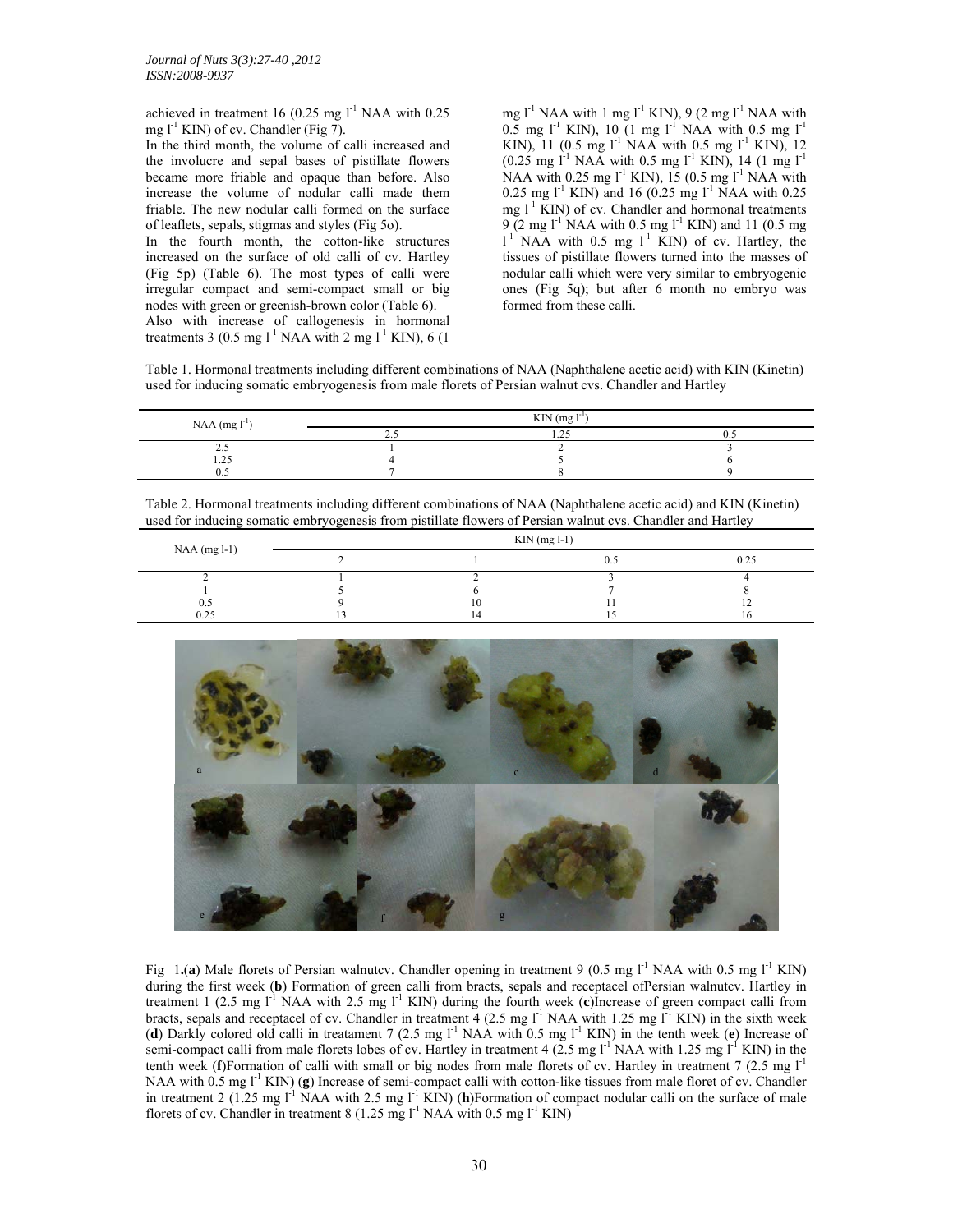

Fig 2. Interaction effects between two cultivars (Chandler and Hartley) and nine hormonal treatments on the percentage of callogenesis of Persian walnut male florets in the fourth week

Nine hormonal treatments include:  $1$  (2.5 mg l<sup>-1</sup> NAA: 2.5 mg l<sup>-1</sup> KIN), 2 (1.25 mg l<sup>-1</sup> NAA: 2.5 mg l<sup>-1</sup> KIN), 3 (0.5) mg l<sup>-1</sup> NAA: 2.5 mg l<sup>-1</sup> KIN), 4 (2.5 mg l<sup>-1</sup> NAA: 1.25 mg l<sup>-1</sup> KIN), 5 (1.25 mg l<sup>-1</sup> NAA: 1.25 mg l<sup>-1</sup> KIN), 6 (0.5 mg l<sup>-1</sup> NAA: 1.25 mg  $1^1$  KIN), 7 (2.5 mg  $1^1$  NAA: 0.5 mg  $1^1$  KIN), 8 (1.25 mg  $1^1$  NAA: 0.5 mg  $1^1$  KIN) and 9 (0.5 mg  $1^1$ NAA: 0.5 mg  $I<sup>-1</sup>$  KIN); for example: 1. Chandler: cv. Chandler in treatment 1 (2.5 mg  $I<sup>-1</sup>$  NAA: 2.5 mg  $I<sup>-1</sup>$  KIN)



Fig 3. Interaction effects between two cultivars (Chandler and Hartley) and nine hormonal treatments on the rate of callogenesis of Persian walnut male florets in the sixth week

Nine hormonal treatments include: 1 (2.5 mg  $I<sup>-1</sup>$  NAA: 2.5 mg  $I<sup>-1</sup>$  KIN), 2 (1.25 mg  $I<sup>-1</sup>$  NAA: 2.5 mg  $I<sup>-1</sup>$  KIN), 3 (0.5 mg l<sup>-1</sup> NAA: 2.5 mg l<sup>-1</sup> KIN), 4 (2.5 mg l<sup>-1</sup> NAA: 1.25 mg l<sup>-1</sup> KIN), 5 (1.25 mg l<sup>-1</sup> NAA: 1.25 mg l<sup>-1</sup> KIN), 6 (0.5 mg l<sup>-1</sup> NAA: 1.25 mg l<sup>-1</sup> KIN), 7 (2.5 mg l<sup>-1</sup> NAA: 0.5 mg l<sup>-1</sup> KIN), 8 (1.25 mg l<sup>-1</sup> NAA: 0.5 mg l<sup>-1</sup> KIN) and 9 (0.5 mg l<sup>-1</sup> NAA: 0.5 mg  $I<sup>-1</sup>$  KIN); for example: 1. Chandler: cv. Chandler in treatment 1(2.5 mg  $I<sup>-1</sup>$  NAA: 2.5 mg  $I<sup>-1</sup>$  KIN)  $<sup>1</sup>$  Calli scoring: 1: weak, 2: medium, 3: good, 4: very good</sup>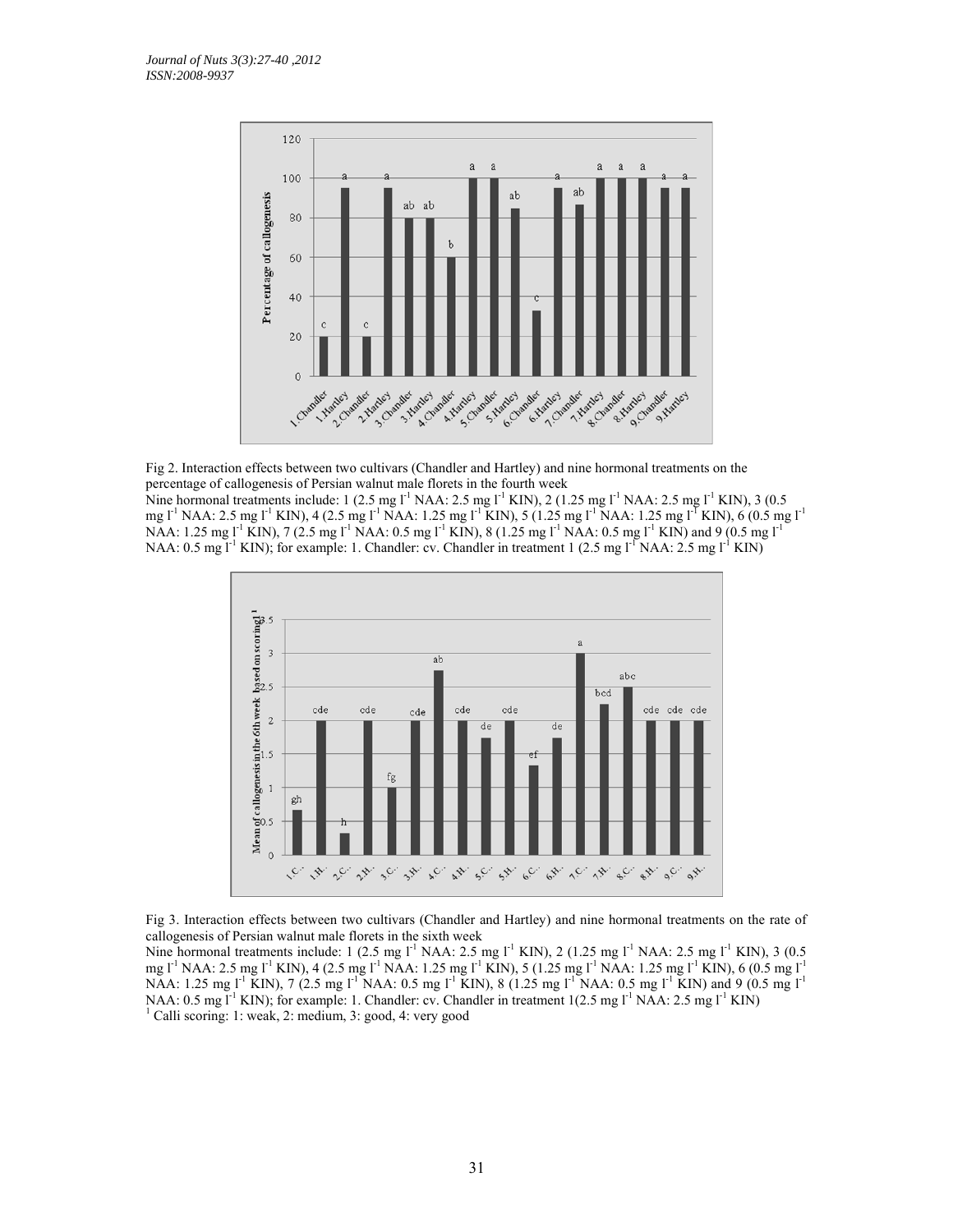

Fig 4. Interaction effects between two cultivars (Chandler and Hartley) and nine hormonal treatments on the rate of callogenesis of Persian walnut male florets in the tenth week

Nine hormonal treatments include: 1 (2.5 mg  $I^1$  NAA: 2.5 mg  $I^1$  KIN), 2 (1.25 mg  $I^1$  NAA: 2.5 mg  $I^1$  KIN), 3 (0.5 mg l<sup>-1</sup> NAA: 2.5 mg l<sup>-1</sup> KIN), 4 (2.5 mg l<sup>-1</sup> NAA: 1.25 mg l<sup>-1</sup> KIN), 5 (1.25 mg l<sup>-1</sup> NAA: 1.25 mg l<sup>-1</sup> KIN), 6 (0.5 mg l<sup>-1</sup> NAA: 1.25 mg l<sup>-1</sup> KIN), 7 (2.5 mg l<sup>-1</sup> NAA: 0.5 mg l<sup>-1</sup> KIN), 8 (1.25 mg l<sup>-1</sup> NAA: 0.5 mg l<sup>-1</sup> KIN) and 9 (0.5 mg l<sup>-1</sup> NAA:  $0.5$  mg  $I<sup>-1</sup>$  KIN); for example: 1. Chandler: cv. Chandler in treatment 1(2.5 mg  $I<sup>-1</sup>$  NAA: 2.5 mg  $I<sup>-1</sup>$  KIN)  $\frac{1}{2}$  Calli scoring: 1: weak, 2: medium, 3: good, 4: very good

| S.O.V.                   |    | Percentage of callogenesis in the fourth<br>week |         | Callogenesis in the sixth week                   |    | Callogenesis in the tenth week |
|--------------------------|----|--------------------------------------------------|---------|--------------------------------------------------|----|--------------------------------|
|                          | df | Mean square                                      | df      | Mean square                                      | df | Mean square                    |
| hormonal<br>treatments   | 8  | 1315.9515**                                      | 8       | 1.5297**                                         | 8  | $2.2227**$                     |
| cultivars<br>hormonal    |    | 8751.0886**                                      |         | 1.05882*                                         |    | 0.4853ns                       |
| treatments×<br>cultivars | 8  | 2358.1972**                                      | 8       | $11.7626**$                                      | 8  | 1.9363**                       |
| error                    | 49 | 276.1905                                         | 50      | 0.1600                                           | 48 | 0.5104                         |
| $cv(\%)$                 |    | 19.9547                                          |         | 21.2500                                          |    | 29.2874                        |
| A<br><b>1</b> de de      |    | $\cdot \sim$                                     | $-1.00$ | $\cdot \sim$<br>$\sim$<br>$\cdot$ $\cdot$ $\sim$ |    | 1.0111<br>0/7                  |

Table 3. Analysis of variance of cultivars and hormonal treatments on callogenesis of male florets of Persian walnut

ns, \*, and \*\*, respectively, represents non-significant difference, and significant differences on %5 and %1 levels

Table 4. Texture and color of calli from male florets of Persian walnutcvs. Chandler and Hartley on modified MS medium under nine hormonal treatments in the tenth week and fourth month

| No.         | Callus in the tenth week                |                                          | Callus in the fourth month                                   |                                   |
|-------------|-----------------------------------------|------------------------------------------|--------------------------------------------------------------|-----------------------------------|
| treatments  | Texture                                 | Color                                    | Texture                                                      | Color                             |
| 1. Chandler | Semi-compact                            | Greenish-cream                           | Semi-compact with cotton-<br>like tissues and small nodes    | Light green                       |
| 1.Hartley   | Semi-compact                            | Light green and<br>greenish-cream        | Semi-compact                                                 | Green and light<br>greenish-cream |
| 2 Chandler  | Semi-compact                            | Greenish-cream                           | Semi-compact with irregular<br>nodes and cotton-like tissues | Light green                       |
| 2. Hartley  | Semi-compact                            | Light green,<br>greenish-cream           | Semi-compact                                                 | Light greenish-<br>cream          |
| 3. Chandler | Semi-compact                            | greenish-cream                           | Semi-compact and small<br>nodes                              | Light cream<br>Light green        |
| 3. Hartley  | Semi-compact                            | Light green, green and<br>greenish-cream | Semi-compact and small<br>nodes                              | Light green                       |
| 4 Chandler  | Semi-compact and small<br>compact nodes | Glossy green and<br>greenish-brown       | Semi-compact with cotton-<br>like tissues                    | Light green                       |
| 4. Hartley  | Semi-compact small nodes                | Greenish-cream and                       | Irregular big nodes with                                     | Green                             |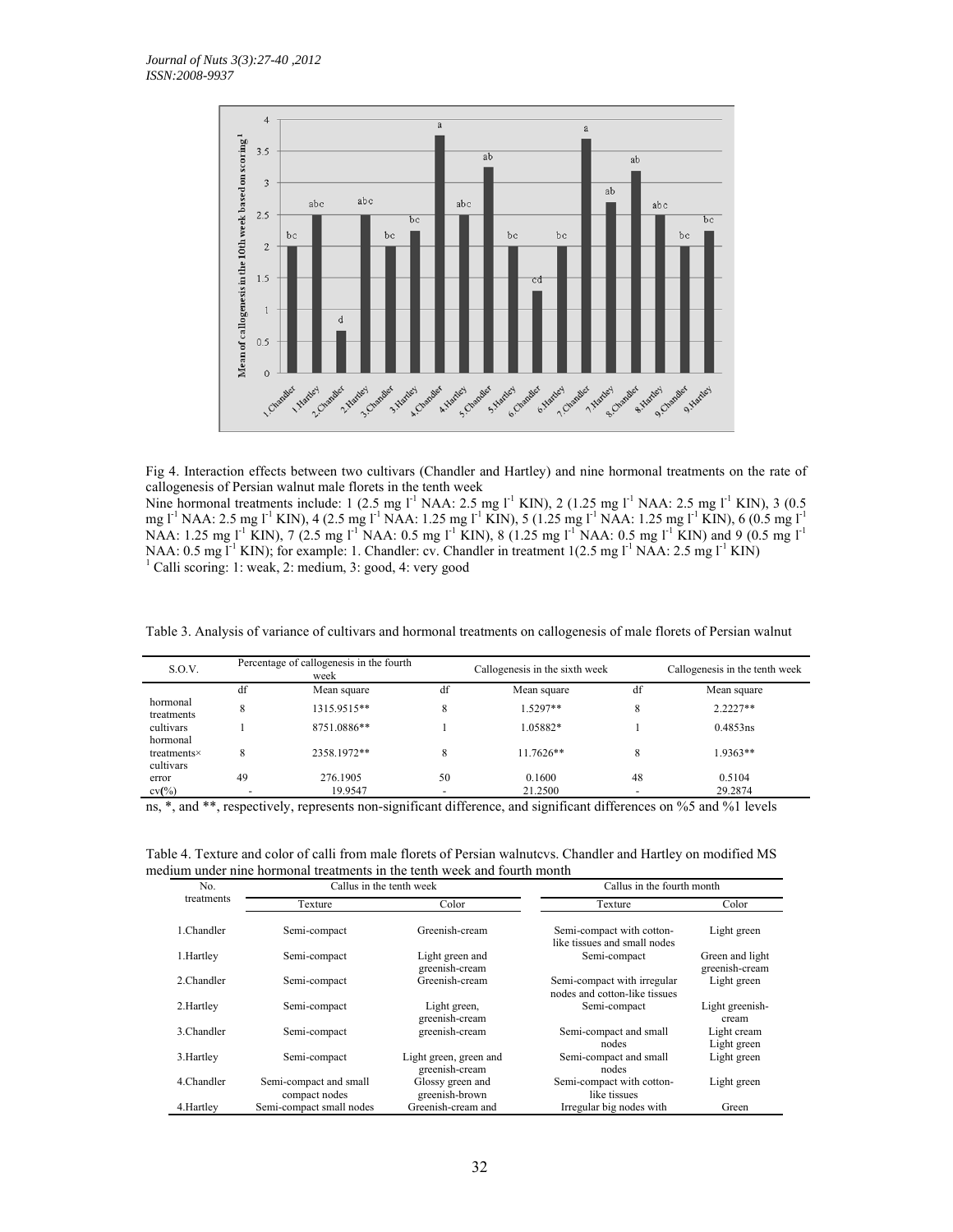|             |                                                                                    | greenish-brown                          | cotton-like tissues                                       |                       |
|-------------|------------------------------------------------------------------------------------|-----------------------------------------|-----------------------------------------------------------|-----------------------|
| 5. Chandler | Semi-compact with the<br>cotton-like tissues and<br>irregular compact big<br>nodes | Green and greenish-brown                | Irregular big nodes with<br>cotton-like tissues           | Green                 |
| 5.Hartley   | Semi-compact                                                                       | Greenish-cream                          | Semi-compact                                              | Cream                 |
| 6.Chandler  | Semi-compact                                                                       | Greenish-brown                          | Semi-compact with small<br>nodes                          | Glossy light<br>green |
| 6.Hartley   | Semi-compact                                                                       | Greenish-cream                          | Semi-compact                                              | Green                 |
| 7 Chandler  | Semi-compact and<br>irregular small or big nodes                                   | Greenish-brown                          | Semi-compact with cotton-<br>like tissues                 | Light green           |
| 7. Hartley  | Semi-compact                                                                       | Greenish-cream                          | Semi-compact with cotton-<br>like tissues                 | Green                 |
| 8. Chandler | Semi-compact and<br>irregular small or big nodes                                   | Greenish-brown and<br>light green-cream | Semi-compact with cotton-<br>like tissues                 | Light green           |
| 8. Hartley  | Semi-compact small nodes                                                           | Glossy green and<br>greenish-cream      | Semi-compact with cotton-<br>like tissues                 | Light green           |
| 9 Chandler  | Semi-compact small nodes                                                           | Greenish-brown and<br>glossy green      | Semi-compact with cotton-<br>like tissues and small nodes | Light green           |
| 9. Hartley  | Semi-compact small nodes                                                           | Glossy green                            | Semi-compact and small<br>nodes                           | Cream                 |

Nine hormonal treatments include: 1 (2.5 mg  $I<sup>-1</sup>$  NAA: 2.5 mg  $I<sup>-1</sup>$  KIN), 2 (1.25 mg  $I<sup>-1</sup>$  NAA: 2.5 mg  $I<sup>-1</sup>$  KIN), 3 (0.5 mg l<sup>-1</sup> NAA: 2.5 mg l<sup>-1</sup> KIN), 4 (2.5 mg l<sup>-1</sup> NAA: 1.25 mg l<sup>-1</sup> KIN), 5 (1.25 mg l<sup>-1</sup> NAA: 1.25 mg l<sup>-1</sup> KIN), 6 (0.5 mg l<sup>-1</sup> NAA: 1.25 mg l<sup>-1</sup> KIN), 7 (2.5 mg l<sup>-1</sup> NAA: 0.5 mg l<sup>-1</sup> KIN), 8 (1.25 mg l<sup>-1</sup> NAA: 0.5 mg l<sup>-1</sup> KIN) and 9 (0.5 mg l<sup>-1</sup> NAA: 0.5 mg  $I<sup>-1</sup>$  KIN); for example: 1. Chandler: cv. Chandler in treatment 1 (2.5 mg  $I<sup>-1</sup>$  NAA: 2.5 mg  $I<sup>-1</sup>$  KIN)



Fig 5. (a)Swollen different parts of pistillate flower of Persian walnut cv. Chandler in treatment 3 (0.5 mg I<sup>-1</sup> NAA: 2 mg l-1 KIN) during the first week (**b**) Elongated and swollen pistillate flower of Persian walnut cv. Hartley in treatment 2 (1 mg l<sup>-1</sup> NAA: 2 mg l<sup>-1</sup> KIN) in the second week (**c**)Increase of stigma and style length in pistillate flower of cv. Hartley in treatment 1 (2 mg l<sup>-1</sup> NAA: 2 mg l<sup>-1</sup> KIN) in the second week (**d**) Occurred longitudinal slot on the surface of involucre and sepal bases of cv. Chandler pistillate flower in treatment  $9(2 \text{ mg } 1^{-1} \text{ NAA}; 0.5 \text{ mg } 1^{-1} \text{ KIN})$  (**e**) Formation of nodular calli at the bottom of cv. Chandler pistillate flower in treatment 7 (0.5 mg  $I<sup>-1</sup>$  NAA: 1 mg  $I<sup>-1</sup>$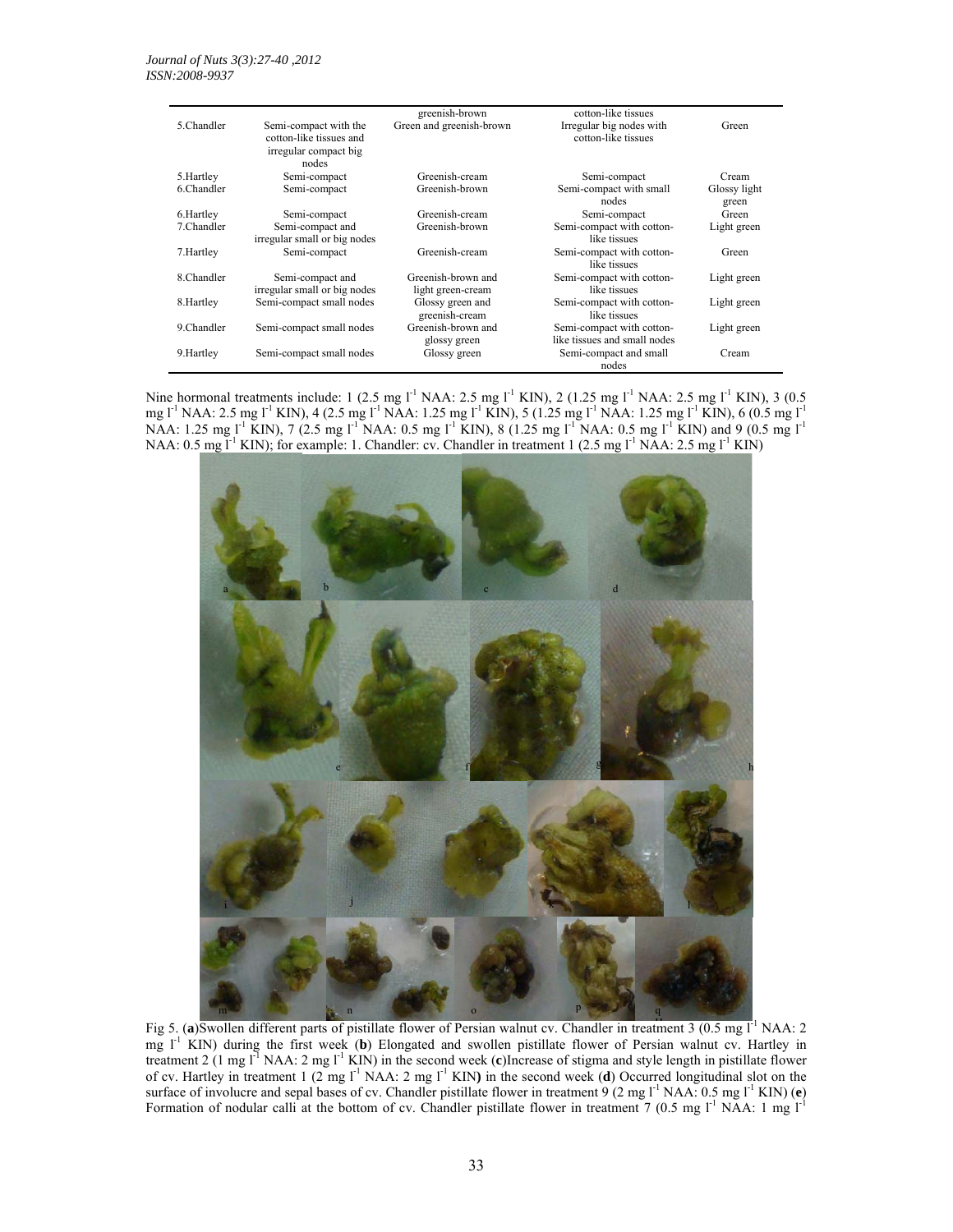KIN) during the thirth week (**f**) Swollen sepals and leaflets of cv. Chandler pistillate flower in treatment 1 (2 mg l<sup>-1</sup> NAA: 2 mg  $I<sup>-1</sup>$  KIN) turned into callus-like tissues in the thirth week (**g**) Formation of nodular calli on the different parts of the involucre and sepal bases of cv. Hartley in treatment 7 (0.5 mg l-1 NAA: 1 mg l<sup>-1</sup> KIN) during the fourth and fifth week(**h**)Formation of wart-shape calli on the surface of involucare and sepal bases of cv. Chandler pistillate flower in treatment 4 (0.25 mg  $I^1$  NAA: 2 mg  $I^1$  KIN) during the fourth and fifth weeks(**i**) Increase of nodular calli similar to embryogenic ones in cv. Chandler pistillate flower in treatment 9 (2 mg  $1^{-1}$  NAA: 0.5 mg  $1^{-1}$  KIN) (**j**) Callogenesis of separated parts of cv. Chandler pistillate flower in treatment 7 (0.5 mg  $I<sup>1</sup>$  NAA: 1 mg  $I<sup>1</sup>$  KIN) (k)Friable and opaque calli of involucre and sepal bases of cv. Hartley pistillate flower in treatment 5 (2 mg  $1^1$  NAA: 1 mg l-1 KIN) during the second month (**l**) Conversion of cv. Chandler pistillate flower into callus masses in treatment 2 (1 mg l<sup>-1</sup> NAA: 2 mg l<sup>-1</sup> KIN) during the second month(**m**) Formation of compact or semi-compact calli from different parts of cv. Chandler pistillate flowers in treatment 6 (1 mg l<sup>-1</sup> NAA: 1 mg l<sup>-1</sup> KIN) in the second month(**n**) Increase of wart-shaped calli on the surface of involucre and sepal bases of cv. Chandler pistillate flower in treatment 5 (2 mg l-1 NAA: 1 mg l-1 KIN) during the second month(**o**) Increase of nodular calli in different parts of cv. Chandler pistillate flower in treatment 3 (0.5 mg l<sup>-1</sup> NAA: 2 mg l<sup>-1</sup> KIN) in the third month (**p**) Increase of cotton-like structures on the surface of old calli of cv. Hartley pistillate flower in treatment 7 (0.5 mg  $I<sup>-1</sup> NAA$ : 1 mg  $I<sup>-1</sup> KIN$ ) in the fourth month(**q**) Conversion of cv. Chandler pistillate flower into masses of nodular calli similar to embryogenic ones in treatment 10 (1 mg  $I<sup>-1</sup> NAA$ : 0.5 mg  $I<sup>-1</sup> KIN$ ) in the fourth month



Fig 6. Interaction effects between two cultivars (Chandler and Hartley) and sixteen hormonal treatments on the rate of callogenesis of Persian walnut pistillate flowers in the sixth week

Sixteen hormonal treatments include:  $1$  (2 mg l<sup>-1</sup> NAA: 2 mg l<sup>-1</sup> KIN), 2 (1 mg l<sup>-1</sup> NAA: 2 mg l<sup>-1</sup> KIN), 3 (0.5 mg l<sup>-1</sup> NAA: 2 mg l<sup>-1</sup> KIN), 4 (0.25 mg l<sup>-1</sup> NAA: 2 mg l<sup>-1</sup> KIN), 5 (2 mg l<sup>-1</sup> NAA: 1 mg l<sup>-1</sup> KIN), 6 (1 mg l<sup>-1</sup> NAA: 1 mg l<sup>-1</sup> KIN), 7 (0.5 mg l<sup>-1</sup> NAA: 1 mg l<sup>-1</sup> KIN), 8 (0.25 mg l<sup>-1</sup> NAA: 1 mg l<sup>-1</sup> KIN), 9 (2 mg l<sup>-1</sup> NAA: 0.5 mg l<sup>-1</sup> KIN), 10 (1 mg l<sup>-1</sup> NAA: 0.5 mg l<sup>-1</sup> KIN), 11 (0.5 mg l<sup>-1</sup> NAA: 0.5 mg l<sup>-1</sup> KIN), 12 (0.25 mg l<sup>-1</sup> NAA: 0.5 mg l<sup>-1</sup> KIN), 13 (2 mg l<sup>-1</sup> NAA: 0.25 mg l<sup>-1</sup> KIN), 14 (1 mg l<sup>-1</sup> NAA: 0.25 mg l<sup>-1</sup> KIN), 15 (0.5 mg l<sup>-1</sup> NAA: 0.25 mg l<sup>-1</sup> KIN), 16 (0.25 mg l<sup>-1</sup> NAA:  $0.25$  mg  $1^1$  KIN); for example: 1. Chandler: cv. Chandler in treatment 1 (2 mg  $1^1$  NAA: 2 mg  $1^1$  KIN)  $1^1$  Celli secrips: 1: week, 2: medium, 3: seed, 4: very seed. Calli scoring: 1: weak, 2: medium, 3: good, 4: very good

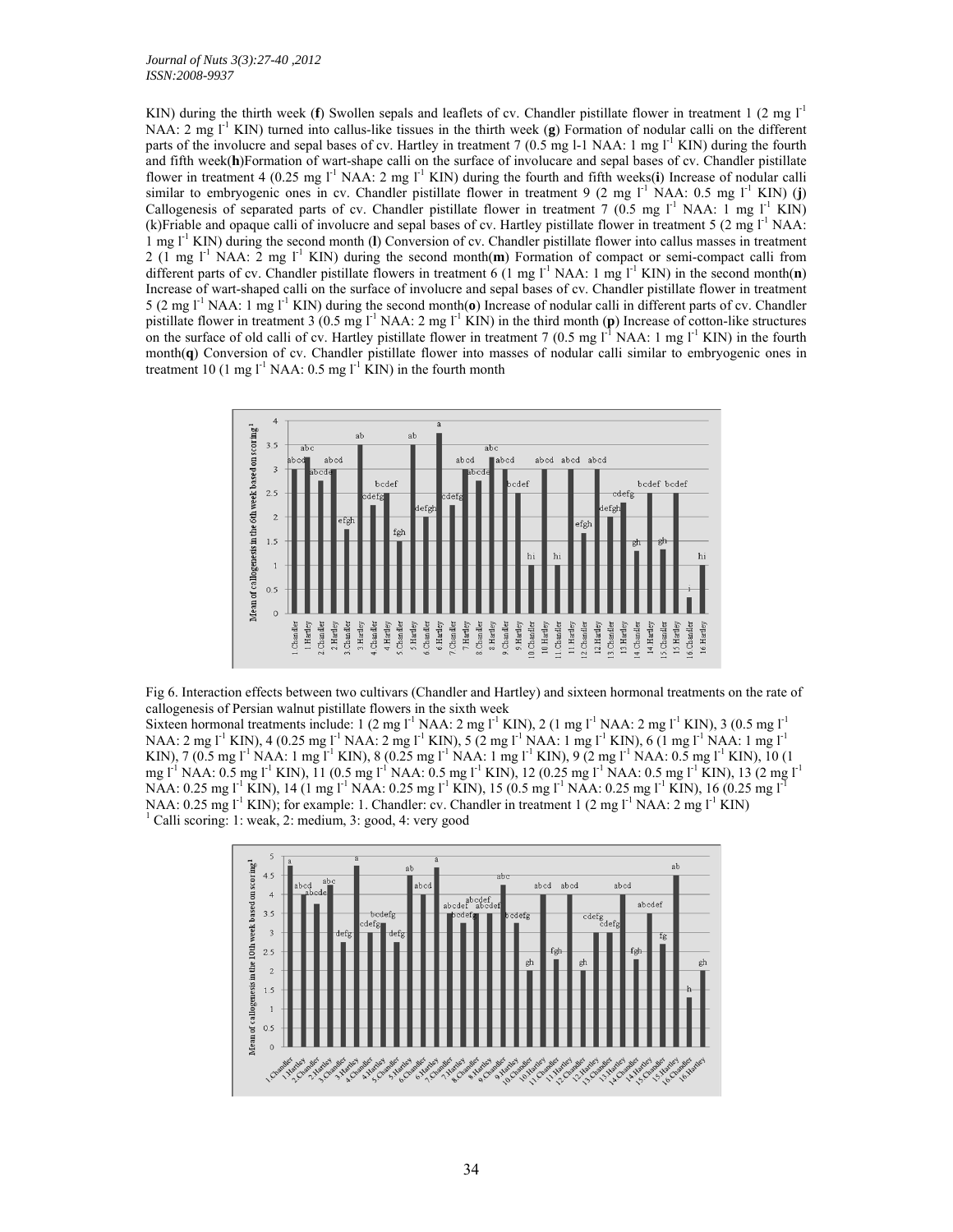Fig 7. Interaction effects between two cultivars (Chandler and Hartley) and sixteen hormonal treatments on the rate of callogenesis of Persian walnut pistillate flowers in the tenth week. Sixteen hormonal treatments include: 1 (2 mg  $I<sup>-1</sup>$ NAA: 2 mg l<sup>-1</sup> KIN), 2 (1 mg l<sup>-f</sup> NAA: 2 mg l<sup>-1</sup> KIN), 3 (0.5 mg l<sup>-1</sup> NAA: 2 mg l<sup>-1</sup> KIN), 4 (0.25 mg l<sup>-1</sup> NAA: 2 mg l<sup>-1</sup> KIN), 5 (2 mg l<sup>-1</sup> NAA: 1 mg l<sup>-1</sup> KIN), 6 (1 mg l<sup>-1</sup> NAA: 1 mg l<sup>-1</sup> KIN), 7 (0.5 mg l<sup>-1</sup> NAA: 1 mg l<sup>-T</sup> KIN), 8 (0.25 mg  $1^1$  NAA: 1 mg l<sup>-1</sup> KIN), 9 (2 mg l<sup>-1</sup> NAA: 0.5 mg l<sup>-1</sup> KIN), 10 (1 mg l<sup>-1</sup> NAA: 0.5 mg l<sup>-1</sup> KIN), 11 (0.5 mg l<sup>-1</sup> NAA: 0.5 mg l<sup>-1</sup> KIN), 12 (0.25 mg l<sup>-1</sup> NAA: 0.5 mg l<sup>-1</sup> KIN), 13 (2 mg l<sup>-1</sup> NAA: 0.25 mg l<sup>-1</sup> KIN), 14 (1 mg l<sup>-1</sup> NAA: 0.25 mg l<sup>-1</sup> KIN), 15 (0.5 mg l<sup>-1</sup> NAA: 0.25 mg l<sup>-1</sup> KIN), 16 (0.25 mg l<sup>-1</sup> NAA: 0.25 mg l<sup>-1</sup> KIN); for example: 1. Chandler: cv. Chandler in treatment 1 (2 mg l<sup>-1</sup> NAA: 2 mg l<sup>-1</sup>  $\text{Calli}$  sooring: 1; work 2; modium, 2; good 4;

 $\frac{1}{2}$  Calli scoring: 1: weak, 2: medium, 3: good, 4: very good, 5: excellent.

Table 5. Analysis of variance of cultivars and hormonal treatments on callogenesis of pistillate flowers of Persian walnut

| S.O.V.                               | Callogenesis in the sixth week |             |    | Callogenesis in the tenth week |  |
|--------------------------------------|--------------------------------|-------------|----|--------------------------------|--|
|                                      | df                             | Mean square | df | Mean square                    |  |
| hormonal<br>treatments               | 15                             | $2.4626***$ | 15 | 2.8483**                       |  |
| cultivars                            |                                | 27.8758**   |    | 12.9614**                      |  |
| hormonal<br>treatments×<br>cultivars | 15                             | $0.8183***$ | 15 | $1.4756$ **                    |  |
| error                                | 77                             | 0.3030      | 72 | 0.4143                         |  |
| cv(%)                                | $\overline{\phantom{0}}$       | 22.8146     |    | 18.6997                        |  |

ns, \*, and \*\*, respectively, represents non-significant difference, and significant differences on %5 and %1 levels

| Table 6. Texture and color of calli from pistillate flowers of Persian walnut cvs. Chandler and Hartley on modified MS |  |
|------------------------------------------------------------------------------------------------------------------------|--|
| medium under sixteen hormonal treatments in the second and fourth months                                               |  |

| No. treatments | Callus in the second month  |                    | Callus in the fourth week                                                                                   |                                          |  |
|----------------|-----------------------------|--------------------|-------------------------------------------------------------------------------------------------------------|------------------------------------------|--|
|                | Texture                     | Color              | Texture                                                                                                     | Color                                    |  |
| 1.Chandler     | Irregular compact big nodes | Greenish-<br>brown | Semi-compact tissues with<br>irregular semi-compact big<br>nodes                                            | Green and greenish-<br>brown             |  |
| 1.Hartley      | Irregular compact big nodes | Greenish-<br>brown | Semi-compact tissues with<br>cotton-like structures and<br>irregular compact and semi-<br>compact big nodes | Green and greenish-<br>brown             |  |
| 2. Chandler    | Irregular compact big nodes | Greenish-<br>brown | Semi-compact tissues with<br>irregular compact and semi-<br>compact big nodes                               | Green, greenish-brown<br>and brown       |  |
| 2.Hartley      | Irregular compact big nodes | Greenish-<br>brown | Semi-compact tissues with<br>cotton-like structures and<br>irregular compact and semi-<br>compact big nodes | Green and greenish-<br>brown             |  |
| 3. Chandler    | Irregular compact big nodes | Greenish-<br>brown | Semi-compact tissues with<br>irregular compact and semi-<br>compact small or big nodes                      | Light green, green and<br>greenish-brown |  |
| 3.Hartley      | Irregular compact big nodes | Greenish-<br>brown | Semi-compact tissues with<br>cotton-like structures and<br>irregular compact and semi-<br>compact big nodes | Green and greenish-<br>brown             |  |
| 4 Chandler     | Irregular compact big nodes | Greenish-<br>brown | Semi-compact tissues with<br>irregular compact and semi-<br>compact big nodes                               | Greenish-brown                           |  |
| 4. Hartley     | Irregular compact big nodes | Greenish-<br>brown | Semi-compact tissues with<br>cotton-like structures and<br>irregular compact and semi-<br>compact big nodes | Green and greenish-<br>brown             |  |
| 5. Chandler    | Irregular compact big nodes | Greenish-<br>brown | Semi-compact tissues with<br>semi-compact big nodes<br>Semi-compact tissues with                            | Light green, green and<br>greenish-brown |  |
| 5.Hartley      | Irregular compact big nodes | Greenish-<br>brown | cotton-like structures and<br>irregular compact and semi-<br>compact big nodes                              | Green, greenish-brown<br>and brown       |  |
| 6.Chandler     | Irregular compact big nodes | Greenish-<br>brown | Semi-compact tissues with<br>irregular compact and semi-<br>compact big nodes                               | Light green, green and<br>greenish-brown |  |
| 6.Hartley      | Irregular compact big nodes | Greenish-<br>brown | Semi-compact tissues with<br>cotton-like structures and<br>irregular compact and semi-                      | Green and greenish-<br>brown             |  |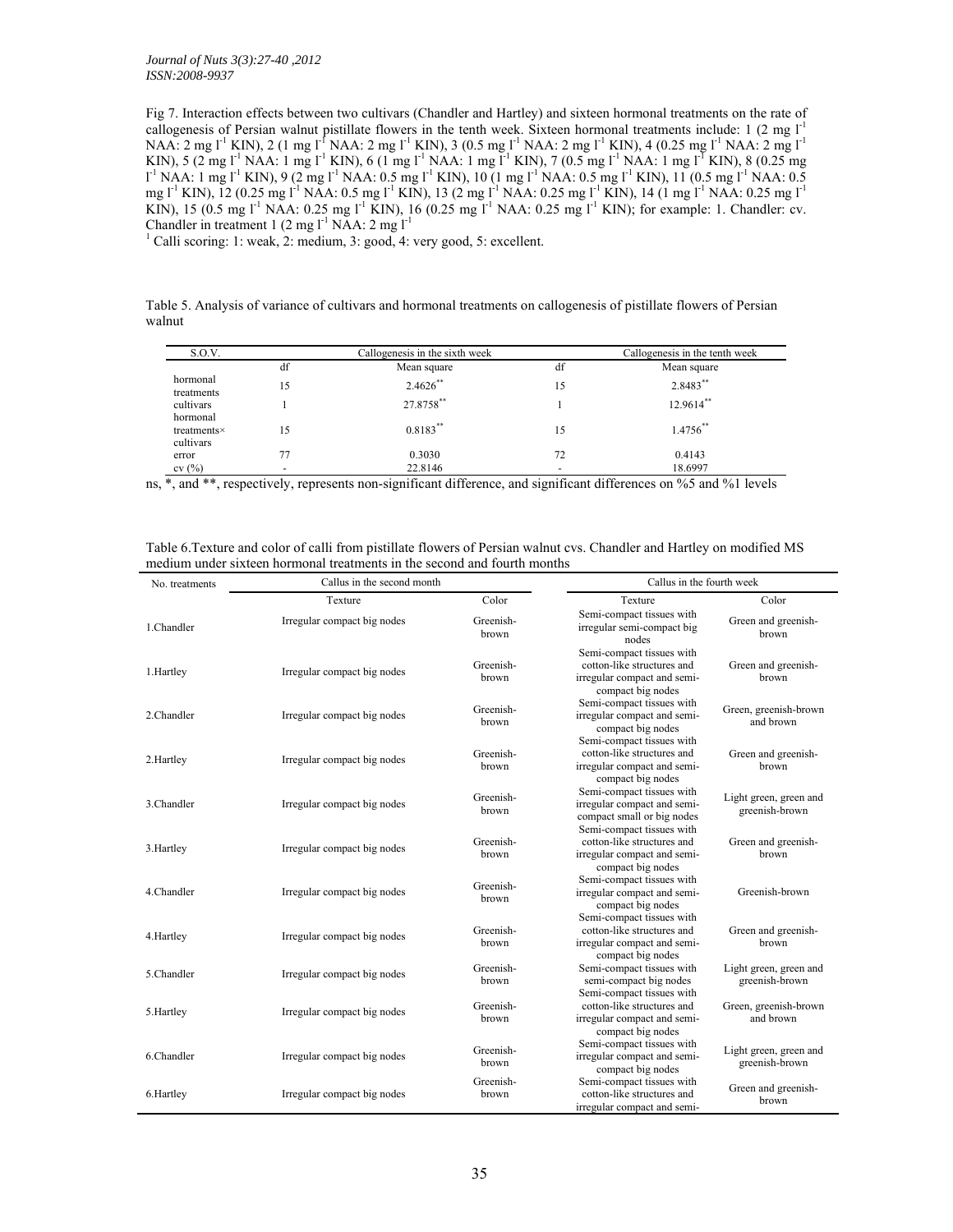*Journal of Nuts 3(3):27-40 ,2012 ISSN:2008-9937*

Î.

|              |                                      |             | compact big nodes                                         |                                          |
|--------------|--------------------------------------|-------------|-----------------------------------------------------------|------------------------------------------|
| 7. Chandler  |                                      |             | Irregular compact small or                                | Greenish-brown and                       |
|              | Irregular compact small or big nodes | Green       | big nodes                                                 | brown                                    |
|              |                                      |             | Semi-compact tissues with                                 |                                          |
|              |                                      | Greenish-   | cotton-like structures and                                | Green and greenish-                      |
| 7. Hartley   | Irregular compact big nodes          | brown       | irregular compact and semi-                               | brown                                    |
|              |                                      |             | compact big nodes                                         |                                          |
|              |                                      |             | Semi-compact tissues with                                 | Greenish-brown and                       |
| 8. Chandler  | Irregular compact small or big nodes | Light green | irregular compact and semi-                               | brown                                    |
|              |                                      |             | compact small or big nodes                                |                                          |
|              |                                      |             | Semi-compact tissues with                                 |                                          |
| 8.Hartley    | Irregular compact big nodes          | Greenish-   | cotton-like structures and                                | Green and greenish-                      |
|              |                                      | brown       | irregular compact and semi-                               | brown                                    |
|              |                                      |             | compact big nodes                                         |                                          |
|              |                                      |             | Semi-compact tissues with                                 | Light green, green and                   |
| 9. Chandler  | Irregular compact small or big nodes | Green       | irregular compact and semi-                               | greenish-brown                           |
|              |                                      |             | compact small or big nodes                                |                                          |
|              |                                      | Greenish-   | Semi-compact tissues with                                 |                                          |
| 9.Hartley    | Irregular compact big nodes          | brown       | cotton-like structures and<br>irregular compact and semi- | Light green, green and<br>greenish-brown |
|              |                                      |             | compact small or big nodes                                |                                          |
|              |                                      |             | Irregular compact and semi-                               | Light green, green and                   |
| 10.Chandler  | Irregular compact big nodes          | Light green | compact small or big nodes                                | greenish-brown                           |
|              |                                      |             | Semi-compact tissues with                                 |                                          |
|              |                                      |             | cotton-like structures and                                | Light green, green and                   |
| 10.Hartley   | Irregular compact small or big nodes | Green       | irregular compact and semi-                               | greenish-brown                           |
|              |                                      |             | compact small or big nodes                                |                                          |
| 11. Chandler | Compact small nodes                  | Light green | Irregular compact small                                   | Light green, green and                   |
|              |                                      |             | nodes                                                     | greenish-brown                           |
|              |                                      |             | Semi-compact tissues with                                 |                                          |
| 11.Hartley   | Irregular compact big nodes          | Green       | cotton-like structures and                                | Light green, green and                   |
|              |                                      |             | irregular compact small                                   | greenish-brown                           |
|              |                                      |             | nodes                                                     |                                          |
| 12. Chandler | Compact small nodes                  | Light green | Irregular compact small<br>nodes                          | Light green, green and                   |
|              |                                      |             | Semi-compact tissues with                                 | greenish-brown<br>Green and greenish-    |
| 12. Hartley  | Compact small nodes                  | Green       | compact small nodes                                       | brown                                    |
|              |                                      |             | Irregular compact small or                                | Light green, green and                   |
| 13. Chandler | Irregular compact small or big nodes | Light green | big nodes                                                 | greenish-brown                           |
|              |                                      |             | Semi-compact tissues with                                 |                                          |
|              |                                      |             | cotton-like structures and                                | Green and greenish-                      |
| 13. Hartley  | Compact small nodes                  | Green       | irregular compact and semi-                               | brown                                    |
|              |                                      |             | compact small or big nodes                                |                                          |
| 14. Chandler | Irregular compact small or big nodes | Light green | Irregular compact small or                                | Light green, green and                   |
|              |                                      |             | big nodes                                                 | greenish-brown                           |
|              |                                      |             | Semi-compact tissues with                                 |                                          |
| 14. Hartley  | Irregular compact big nodes          | Green       | cotton-like structures and                                | Green and greenish-                      |
|              |                                      |             | irregular compact small                                   | brown                                    |
|              |                                      |             | nodes                                                     |                                          |
| 15. Chandler | Compact small nodes                  | Light green | Irregular compact small<br>nodes                          | Light green, green and                   |
|              |                                      |             | Semi-compact tissues with                                 | greenish-brown                           |
|              |                                      |             | cotton-like structures and                                |                                          |
| 15. Hartley  | Compact small nodes                  | Green       | irregular compact small                                   | Greenish-brown                           |
|              |                                      |             | nodes                                                     |                                          |
|              |                                      |             | Irregular compact small                                   | Light green, green and                   |
| 16.Chandler  | Compact small nodes                  | Light green | nodes                                                     | greenish-brown                           |
| 16. Hartley  | Compact small nodes                  | Green       | Irregular compact small                                   | Greenish-brown                           |
|              |                                      |             | nodes                                                     |                                          |

Sixteen hormonal treatments include:  $1$  (2 mg l<sup>-1</sup> NAA: 2 mg l<sup>-1</sup> KIN), 2 (1 mg l<sup>-1</sup> NAA: 2 mg l<sup>-1</sup> KIN), 3 (0.5 mg l<sup>-1</sup> NAA: 2 mg l<sup>-1</sup> KIN), 4 (0.25 mg l<sup>-1</sup> NAA: 2 mg l<sup>-1</sup> KIN), 5 (2 mg l<sup>-1</sup> NAA: 1 mg l<sup>-1</sup> KIN), 6 (1 mg l<sup>-1</sup> NAA: 1 mg l<sup>-1</sup> KIN), 7 (0.5 mg l<sup>-1</sup> NAA: 1 mg l<sup>-1</sup> KIN), 8 (0.25 mg l<sup>-1</sup> NAA: 1 mg l<sup>-1</sup> KIN), 9 (2 mg l<sup>-1</sup> NAA: 0.5 mg l<sup>-1</sup> KIN), 10 (1 mg l<sup>-1</sup> NAA: 0.5 mg l<sup>-1</sup> KIN), 11 (0.5 mg l<sup>-1</sup> NAA: 0.5 mg l<sup>-1</sup> KIN), 12 (0.25 mg l<sup>-1</sup> NAA: 0.5 mg l<sup>-1</sup> KIN), 13 (2 mg l<sup>-1</sup> NAA: 0.25 mg l<sup>-1</sup> KIN), 14 (1 mg l<sup>-1</sup> NAA: 0.25 mg l<sup>-1</sup> KIN), 15 (0.5 mg l<sup>-1</sup> NAA: 0.25 mg l<sup>-1</sup> KIN), 16 (0.25 mg l<sup>-1</sup> NAA:  $0.25$  mg l<sup>-1</sup> KIN); for example: 1. Chandler: cv. Chandler in treatment 1 (2 mg l<sup>-1</sup> NAA: 2 mg l<sup>-1</sup> KIN)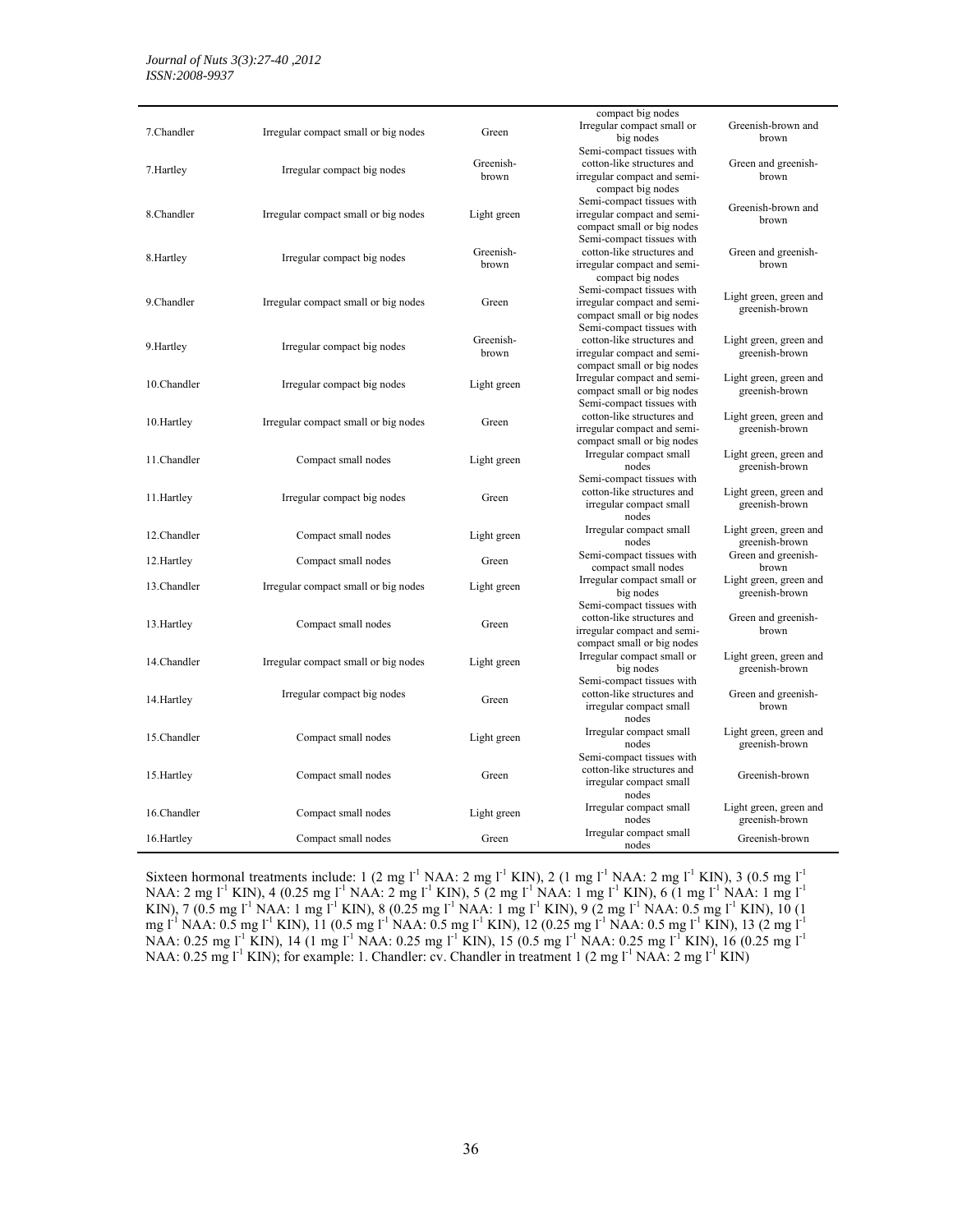# **Discussion**

In this study embryogenic potential of walnut male florets and pistillate flowers were investigated. The research indicated that whole flowers are suitable explants for establishing embryogenic cultures because of their ease of collection and excision compared to anthers and ovaries; dissection can be done without a stereomicroscope and damaging the explants during excision is unlikely (Gambino et al. 2007).

Jariteh(2004) and Bayat (2007) used cold pretreatment to induce somatic embryogenesis from walnut anthers; so they stored walnut catkins at 4 °C for 10 days. Also, Farsi (2011) used cold pretreatment to induce somatic embryogenesis from male florets and pistillate flowers of some cultivars of Persian walnut. She stated that cold pre-treatment caused the male florets and pistillate flowers became sensitive to bleach and some of them turned black and died soon after culturing on the media. In addition the required time for sterilization with bleach decreased that led to an increase of fungal infection. But in this study, explants were cultured without cold pretreatment that led to increase of the sterilization time with bleach and followed by decrease of fungal infection.

We used MS medium (Murashige and Skoog1962) which over 70% of successful cases have reported the use of this medium or the derivatives thereof (Jain et al. 2000). These media contain high level of ammonia and nitrate salts (Jain et al. 2000). Often the ratio of nitrate and ammonia in the medium is important for somatic embryogenesis induction (Neids1994).

In this study, 0.05 mg  $l^{-1}$  biotin and 0.5 mg  $l^{-1}$  folic acid were added to the MS medium. The research showed that these vitamins increased the cell division (von Arnold et al. 2002). Somatic embryogenesis initiation of loblolly pine (*Pinustaeda*L.) was improved by supplementing the initiation medium with 0.5 mg  $1^{-1}$ folic acid and 0.05 mg  $1^{-1}$  biotin. These vitamins increased the percentage of explants with extruded tissues that continued the initiation process to form embryogenic tissues (Pullman et al. 2005). Elshiatyet al. (2004) reported that, the most active medium for callus initiation and growth was MS medium supplemented with glutamine at 50 mgl<sup>-1</sup> or biotin at  $5 \text{ mg } l^1$  concentration. Cultures of walnut species have declined (growth slowed and tissues became brown or black) when not transferred to fresh medium at regular intervals. The healthiest walnut tissue cultures were those that were transferred to fresh medium weekly (Preece et al. 1995). In this study, 2-3 days after culturing of the male florets and pistillate flowers, they swelled and only a small portion of them became black. Subcultures were done every 3 weeks without any negative effect on the explants.

Initiation of somatic embryogenesis was improved by use of nitrogen in the form of amino acid such as glutamine (Martinelli et al. 1993; Vidal et al. 2009). Positive effect of glutamine on the induction of embryogenesis from anthers and ovaries of grapevine (*Vitis* sp.) genotypes was proved by Kikkert et al.

(2005). Vidal et al. (2009) stated that somatic embryogenesis initiation of grapevine anthers and ovaries was reduced in the absence of glutamine. Supplementing culture media with glutamine at a high concentration (50 or 100 mg  $1^{-1}$ ) gave the highest number of embryos and shoots in date palm (*Phoenix dactylifera* L.) (El-shiaty et al. 2004). In this study,  $100 \text{ mg } l^{-1}$  glutamine was added to MS medium; calli of the male florets and pistillate flowers of Persian walnut were mostly nodular and very similar to embryogenic ones.

Effects of different combinations and concentrations of plant-growth-regulators were investigated on somatic embryogenesis induction of Persian walnut. Vahdati (2002) cultured anthers of Persian walnut in some cultivars on DKW medium (Driver and Kuniyuki1984) supplemented with different combinations of 2,4-D, NAA, BA, KIN and TDZ. The calli became friable and non-embryogenic in the media including 2,4-D. He reported that nodular calli similar to embryogenic ones were achieved in the media with combinations of NAA, KIN and TDZ. Rodriguez and Sanchez-tames (1981) used the different concentrations of 2,4-D, IBA, NAA in combination of KIN and BAP for somatic embryogenesis induction of Persian walnut cotyledons and roots segments. Adventitious roots were obtained in the medium including 5 mg  $l^{-1}$  NAA and 0.5 mg  $l^{-1}$ KIN.

In three experiments, Bayat (2007) cultured the leaves and petioles of some cultivars of Persian walnut. The root formation depended on cultivar and hormonal treatment; so only three cultivars formed the adventitious roots in the media including NAA (0.5, 1 and 4 mg  $1^{-1}$ ). She reported that nodular calli were formed just in the media containing NAA (0.5, 1 and 2 mg  $l^{-1}$ ) in combination with KIN (0.1, 0.5, 1, 2 mg l<sup>-</sup> <sup>1</sup>). These calli were transferred to maturation medium including 1 mg  $l^{-1}$  ABA; but after two months only white and translucent masses appeared on the nodular calli. In this study root formation did not occur from male florets and pistillate flowers of Persian walnut cvs. Chandler and Hartley. Maybe organogenesis depends on cultivar, the type of explant, and concentration and combination of plant-growthregulators.

In coconut (*Cocus nucifera* L.) (Verdeil et al. 1994; Verdeil and Buffrad-Morel 1995), a gradual reduction in 2,4-D concentrations induced formation of normal somatic embryogenesis. Farsi (2011) cultured the male florets and pistillate flowers of Persian walnut cvs. Chandler and Hartley on NN medium (Nitsch and Nitsch1969) supplemented with different concentrations of NAA and KIN  $(0.25, 0.5, 1, 2 \text{ mg } 1)$ <sup>1</sup>). In the second month, the male florets and pistillate flowers with nodular calli were transferred to media including  $0.1 \text{ mg } l^{\text{-}1}$  NAA and KIN. The volume of calli increased and some of calli became brown. In the third month, the explants were transferred to a hormone-free NN medium. After 3 months, most of the calli became brown and no embryo was formed. Mostly maintaining calli in the auxin free media for a long time caused that calli do not produce somatic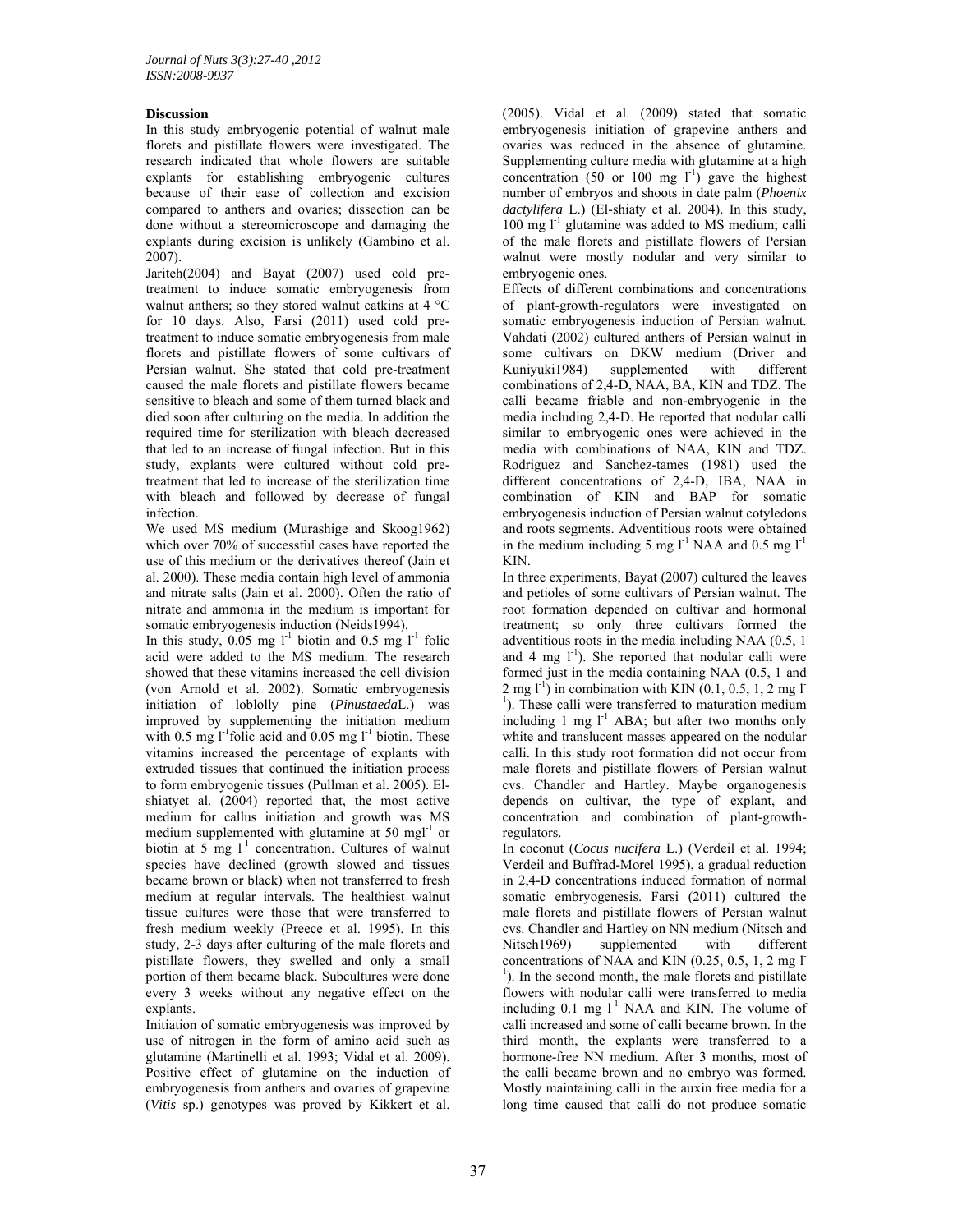embryos (Chawla2000). The duration of explant exposure to a plant growth regulator is an important factor for induction as well as for the production of normal somatic embryos (Jain et al. 2000). Somatic embryogenesis initiation was reported by continuous presence of plant-growth-regulators in papaya (Fitch and manshardt1990) and pomegranate (Raj Bhansali1990). Therefore in this study, male florets and pistillate flowers of Persian walnut were exposed to the different concentrations of NAA and KIN for 6 months. Callogenesis occurred in various parts of explants at different times. In the fourth week, individual effect of cultivars, hormonal treatments and their interaction effects on the percentage of callogenesis of male florets were significant at 1% level. This means that they had strong effect on the percentage of callogenesis of male florets. Also in the sixth and tenth weeks, individual effect of cultivars and interaction effect of cultivars and hormonal treatments on the rate of callogenesis of male florets were significant at 1% level but the effect of cultivars was significant at 5% level in the sixth week and nonsignificant in the tenth week. So the effect of hormonal treatments on the rate of callogenesis of male florets appeared to be more important than effect of cultivars.

In addition, of significant interaction effect of cultivars and hormonal treatments at 1% in both sixth and tenth weeks we can state that the effect of hormonal treatments on the rate of callogenesis was influenced by cultivars. Similarly, the rate of callogenesis of pistillate flowers depends on cultivars, hormonal treatments and interaction between them. However, the effect of cultivars on the rate of callogenesis of pistillate flowers was significant at 1% in both sixth and tenth weeks.

The ratio of auxin to cytokinin stimulated embryogenic callus initiation. Also the auxin to cytokinin ratio that stimulates embryogenic callus formation is, however, not universal for all species (Furmanek and Banas2011); for example, birch (*Betulapendula* Roth.) cultures had an ability to form embryos even on media containing higher concentration of auxin (2.4-D) (Kurten et al. 1990). The same auxin and cytokinin ratio stimulated in the greater number of globular somatic embryos in poplar<br>(*Populus* spp.) (Michler and Bauer spp.) (Michler and Bauer 1991).Embryogenic mass culture in nordmann fir (*Abiesnordmanniana*) was initiated by cytokinin (BA and KIN) alone and auxin found to be inhibitory (Norgaard and Krogstrup1991). Also in this study, the rate of callogenesis of male florets and pistillate flowers depended on the ratio of auxin to cytokinin and the highest rate of callogenesis from these explants was obtained in the higher ratio of NAA to KIN. The length and volume of the pistillate flowers increased at the higher concentrations of cytokinin to auxin and the tissues of these pistillate flowers turned into the callus-like structures; so the rate of callogenesis was increased in the higher ratio of cytokinin to auxin.

In addition, the concentrations of NAA and KIN and their ratio had an important role in the rate of callogenesis of male florets and pistillate flowers, so that the lowest rate of callogenesis in both types of explants was obtained in the lowest concentrations of these hormones. Also, the rate of callogenesis was influenced by cultivar so that the highest rate of callogenesis in pistillate flowers was achieved in cv. Chandler in sixth and tenth weeks and in male florets was obtained in cv. Hartley in the sixth week, but by continuous exposure of male florets with plantgrowth-regulators, the rate of callogenesis of both cultivars was being the same.

An interesting point of callogenesis of male florets and pistillate flowers was the interaction effect of different concentrations of NAA and KIN; for example in the sixth week, the highest rate of callogenesis of male florets was obtained in treatments 4 including 2.5 mg  $l^{-1}$  NAA and 1.25 mg  $l^{-1}$ KIN and 7 including 2.5 mg  $l^{-1}$  NAA and 0.5 mg  $l^{-1}$ KIN of cv. Chandler or in the tenth week, the highest rate of callogenesis of pistillate flowers was achieved in treatments 1 including 2 mg  $l^{-1}$  NAA and 2 mg  $l^{-1}$ KIN and 6 including 1 mg  $l^{-1}$  NAA and 1 mg  $l^{-1}$  KIN of cv. Hartley. These results revealed that the highest concentrations of plant-growth-regulators do not always cause the highest rate of callogenesis and other factors such as interaction effect between plantgrowth-regulators influence the results.

Also investigation of interaction effect between cultivars and hormonal treatments on the rate of callogenesis indicated that the finale results were influenced by them. For instance, in the tenth week, the rate of callogenesis of pistillate flowers of cv. Chandler in treatment 6 (1 mg  $1^{-1}$  NAA: 1mg  $1^{-1}$  KIN) and pistillate flowers of cv. Hartley in treatment 10 (1 mg  $I^{-1}$  NAA: 1 mg  $I^{-1}$ ) were similar.

The most important part of callogenesis was the quality of calli. In the first months, calli from male florets were mostly compact but by continuous exposure of calli with plant-growth-regulators, most of them especially in the high concentrations of NAA and KIN, became friable and non-embryogenic and cotton-like tissues appeared on their surface. Similarly, the calli of pistillate flowers were compact and similar to emberyogenic ones in the first months but the calli and the involucre and sepal bases of pistillate flowers especially in cv. Hartley became semi-compact after the fourth month. The rate of calli increased in the higher concentrations of plantgrowth-regulators but these calli became nonembryogenic in the last months.

Also the nodular calli of pistillate flowers increased in the treatments had low concentrations of plantgrowth-regulators. In these treatments, the rate of callogenesis was in the low level in the first months but after fourth month the whole tissues of pistillate flowers turned into the masses of nodular calli which were very similar to embryogenic ones but after 6 month these calli became semi-compact and no embryo was formed from them.

In present study, duration of male florets and pistillate flowers exposure to plant-growth-regulators was not determined and by continuous exposure of explants to the plant-growth-regulators, nodular calli became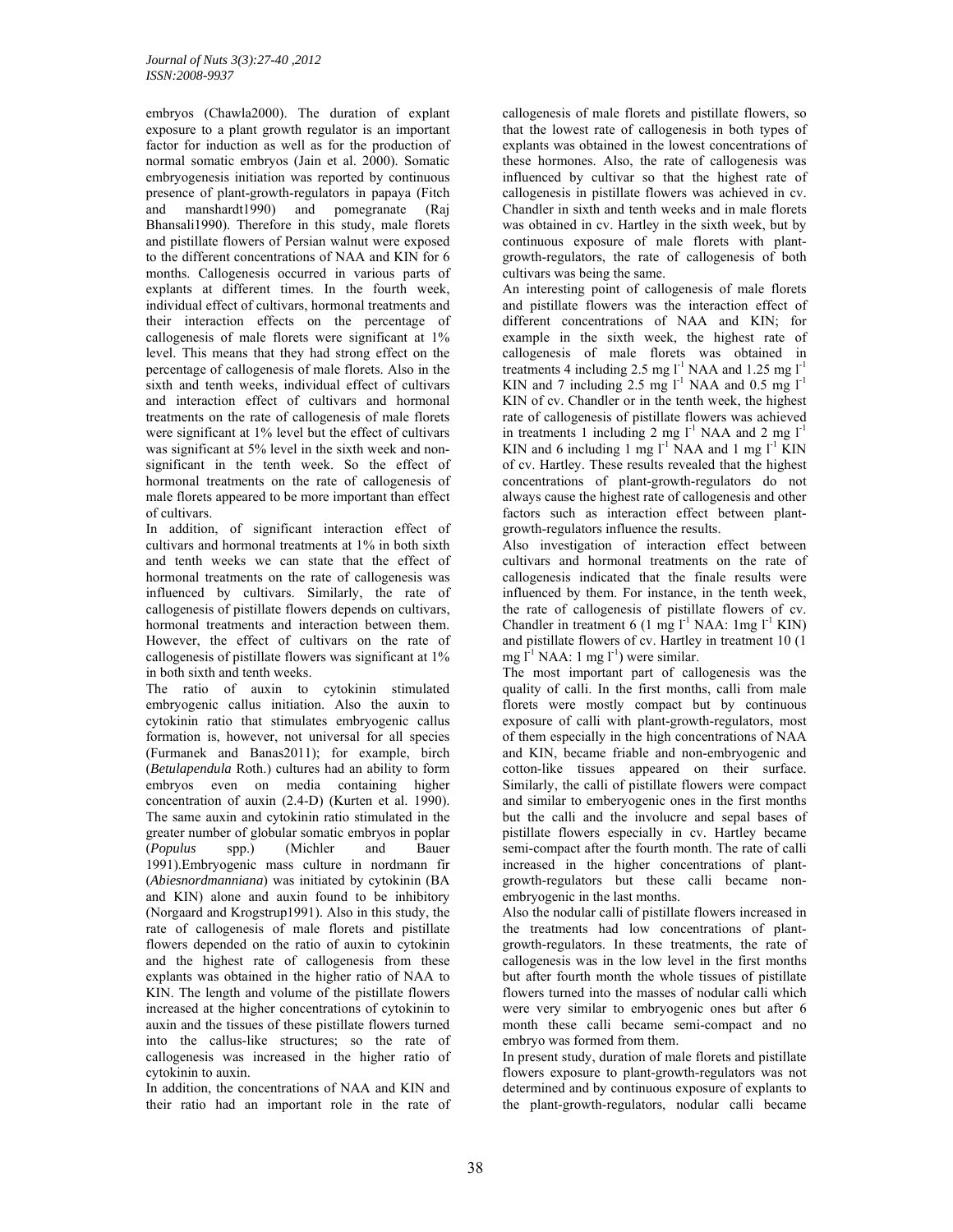*Journal of Nuts 3(3):27-40 ,2012 ISSN:2008-9937*

friable and non-embryogenic. In mango (*Mangiferaindica* L.), the temporal effect of 2,4-D on induction of somatic embryogenesis from nucellus explants was investigated. Among 0, 7, 14, 21, 28, 35, 42, 49, 56 and 63 days of pulse treatment, a minimum of 7-14 days pulse with 2,4-D was necessary for induction of somatic embryogenesis. Optimum level of induction was achieved with 28 days of pulse treatment while embryogenesis was continued but in the least efficiency with the maximum of 56 days pulse treatment (Lad et al. 1997). Similarly, in the future study, an experiment should be done to determine the best hormonal treatment period for induction of somatic embryogenesis from male florets and pistillate flowers of Persian walnut.

### **References**

- Aly MAM, Fjellstrom RG, McGranahan GH, Parfitt DE (1992) Origin of walnut somatic embryos determined by RFLP and isozyme analysis. Hort Science 27(1):61–63.
- Bayat S (2007) Optimization of somatic embryogenesis methods from Persian walnut tissues.M.Sc. Dissertation, University of Tehran, Iran.
- Chawla HS (2000) Introduction to plant biotechnology.2nd Edition, Inc. Enfield, New Hampshire, USA, Science publisher, 698 pp.
- Cornu D (1988) Somatic embryogenesis in tissue culture of walnut (*Juglansnigra, J. major*, and hybrids *J. nigra × J. regia*). In: Ahuja MR (ed) Somatic cell genetics of woody plants. Kluwer Academic Publishers, Dordrecht, Netherlands, pp 45–49.
- Cornu D (1989) Walnut somatic embryogenesis, physiological and histological aspects. Ann SciFor 46:133–135.
- Deng MD, Cornu D (1992) Maturation and germination of walnut somatic embryos. Plant Cell Tiss Org Cult 28:195–202.
- Driver J,Kuniyuki A (1984) In vitro propagation of Paradox walnut rootstock. HortScience 19(4):507–509.
- Duncan DB (1955) Multiple range and multiple Ftest. Biometrics 11:1–42.
- El-Shiaty OH, El-Sharabasy SF,Abd El-Kareim AH (2004) Effect of some amino acids and biotin on callus and proliferation of date palm (*Phoenix dactylifera* L.) Sewy cultivar. Arab J Bot 7(2):265–272.
- Farsi M (2011) Study of somatic embryogenesis from somatic tissues of Persian walnut.M.Sc. Dissertation, University of Tehran, Iran.
- Farsi M, Vahdati K, Lotfi M, Mirmasoumi M (2012) Open the windows toward somatic embryogenesis of leaf explants of Persian walnut (*Juglansregia* L.). Int J Nuts & Related Sci 3(1):13–22.
- Fitch M, Manshardt R (1990) Somatic embryogenesis and plant regeneration from immature zygotic embryos of papaya (*Carica papaya* L.). Plant Cell Rep 9:320-324.
- Furmanek T, Banas W (2011) Embryogenic callus formation by cotyledon and leaf explants of<br>Crambeabyssinica seedlings. Crambeabyssinica BioTechnologia 92(2):209–213.
- Gambino G, Ruffa P, Vallania R, Gribaudo I (2007) Somatic embryogenesis from whole flowers, anthers and ovaries of grapevine (*Vitis* spp.). Plant Cell Tiss Org Cult 90(1):79–83.
- Jain SM, Gupta PK, Ronald RJ (eds) (2000). Somatic embryogenesis in woody Angiosperms, vol 6. Dordrecht: Kluwer Academic Publishers, pp 751.
- Jariteh M (2004) Somatic embryogenesis from Persian walnut tissues and study of protein changes.M.Sc. Dissertation, University of Tehran, Iran.
- Kikkert JR, Striem MJ, Vidal JR, Wallace PG, Barnard J,Reisch BI (2005) Long-term study of somatic embryogenesis from anthers and ovaries of 12 grapevine (*Vitis* sp.) genotypes.In Vitro Cell DevBiol 41:232– 239.
- Kurten U, Nautila AM, Kauppinen V, Rousi M (1990) Somatic embryogenesis in cell cultures of birch (*Betulapendula* Roth.). Plant Cell Tiss Org Cult 23:101–105.
- Lad BL, Jayasankar S,Pliego-Alfaro F, Moon PA, Litz RE (1997) Temporal effect of 2,4-D on induction of embryogenic nucellar cultures and somatic embryo development of 'Carabao' mango. In Vitro Cell DevBiol– Plant 33(4):253–257.
- Martinelli L, Bragagna P, Poletti V, Scienza A (1993) Somatic embryogenesis from leaf and petiole-derived callus of *Vitis rupestris*. Plant Cell Rep 12:207–210.
- McGranahan GH, Tulecke W, Arulsekar S, Hansen JJ (1986) Intergeneric hybridization in the Juglandaceae: *Pterocarya* sp. × *Juglans regia*. J Amer Soc Hort Sci 111:627–630.
- McGranahan GH, Driver JA,Tulecke W (1987) Tissue culture of *Juglans*. In: Bonga JM,Durzan DJ (eds) Cell and tissue culture in forestry, vol3. Boston: MartinusNijhoff 261–271.
- McGranahan G, Leslie CA, Uratsu SL (1988) Agrobacterium-mediated transformation of walnut somatic embryos and regeneration of transgenic plants. Bio/Technology 6:800– 804.
- Michler CH, Bauer EO (1991) High frequency somatic embryogenesis from leaf tissues of *Populus* spp. Plant Sci 77:111–118.
- Murashige T, Skoog F (1962) A revised medium for rapid growth and bioassay with tobacco cultures. Physiol Plant 15:473–497.
- Neidz RP (1994) Growth of embryogenic sweet orange callus on media varying in the ratio of nitrate to ammonia. Plant Cell Tiss Org Cult 34:19–25.
- Neuman MC, Preece JE, Sambeek JWV, Gaffney GR (1993) Somatic embryogenesis and callus production from cotyledon explants of